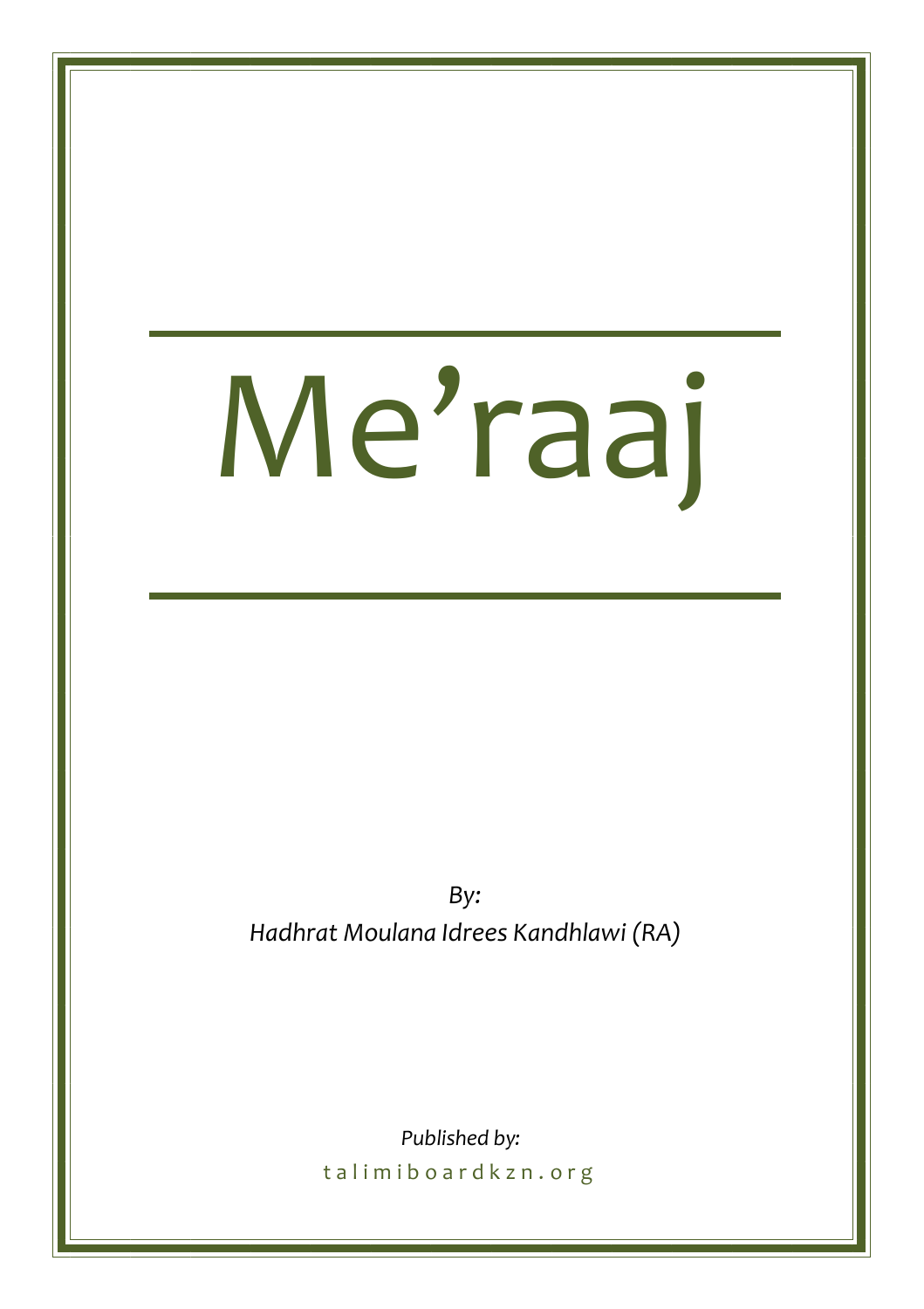# Introduction

Me'raaj is one of the greatest incidents that took place in the life of Sayyidina Rasulullah . Allah Ta'ala had taken His beloved Rasul into the seven heavens and brought him into His divine court. Nabi had the great honour of meeting Allah Ta'ala. This was one of the supreme mu'jizaat (miracles) of Rasulullah .

Hadhrat Moulana Idrees Kandhlawi *(rahmatullahi alayh)* has very beautifully explained the entire incident in his masterpiece, 'Seeratul Mustafa '.

Below is the entire incident of Me'raaj mentioned in detail.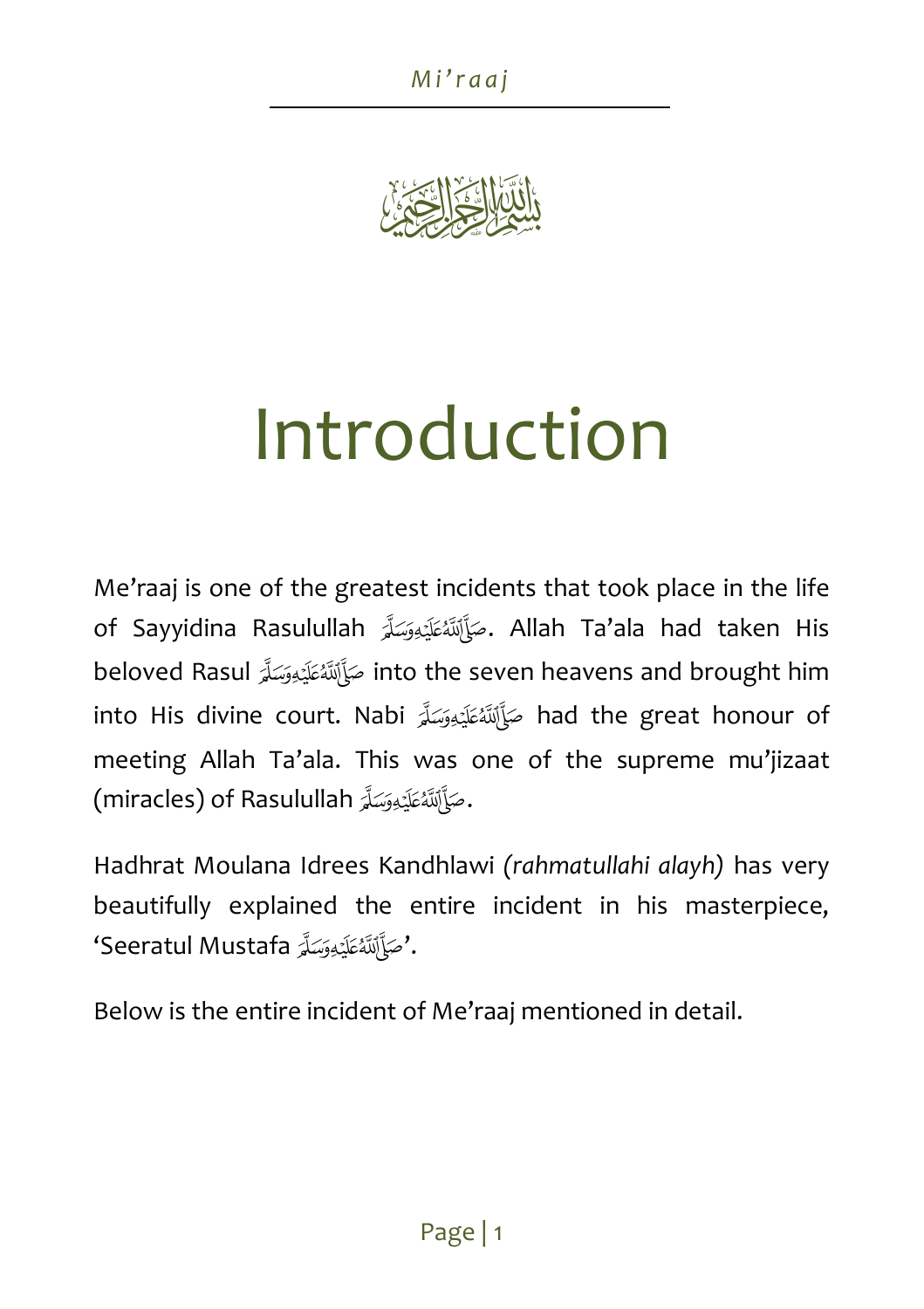# **ME'RAAJ**

After his return from Taaif, Allah Ta'ala took Rasu lullah for Me'raaj from Masjidul-Haraam to Masjidul-Aqsa a nd from there to the seven heavens all in one night with the same physical body and soul in a state of absolute consciousness and wakefulness. This journey is referred to as Me'raaj or Israa.

The scholars of Seerah have differed over the exact month in which the Me'raaj took place. The most accepted view is that it occurred on the  $27<sup>th</sup>$  night of Rajab. And Allah Ta'ala knows best.

# **WISDOM BEHIND ME'RAAJ**

Ten years of prophethood had gone by. All avenues of trials and tribulations were covered. Not a facet of humiliation was left untouched in the path of Allah Ta'ala. Clearly what better outcome can there be of trials and tribulations suffered in the path of Allah Ta'ala than honour, reverence and Me'raaj (ascension)?

So when Rasulullah experienced the extreme levels of distress after his emergence from the valley of Abu Taalib and after his return from Taaif, Allah Ta'ala bestowed him with the privilege of Me'raaj and ascension and Allah Ta'ala elevated him to such a lofty level that even the most revered of the closest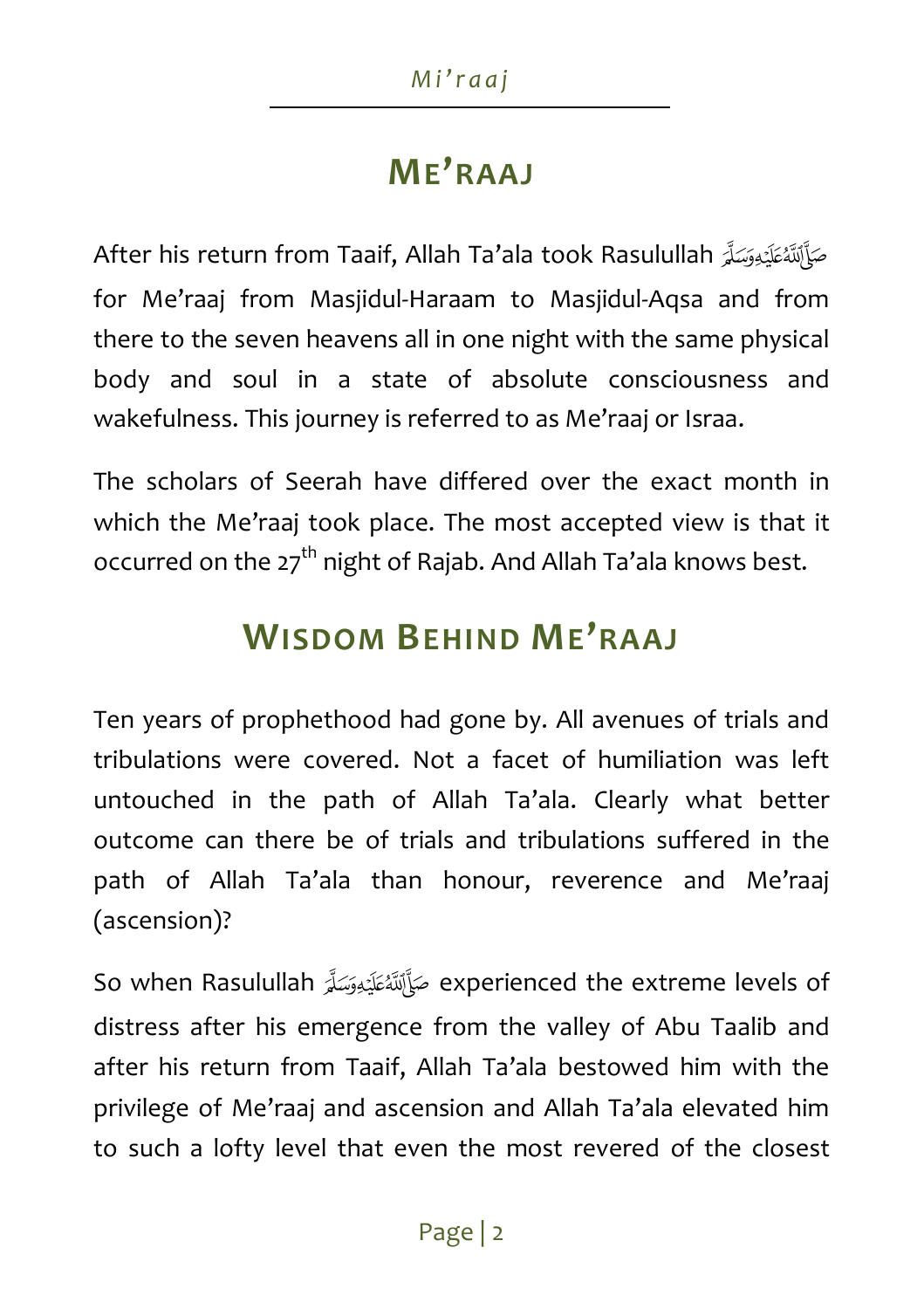angels were left behind. Allah Ta'ala made him journey to the extremity of the universe. He was taken right up to the divine throne after which there is no further rank.

This is why some Aarifeen (sufis) say that this journey to the divine throne was an indication of Khatm-e-Nubuwwat (the termination of prophethood). The entire creation and universe terminates at the divine throne. The existence of any creation beyond the throne is not established from the Qur-aan and Hadith. Similarly, the merits of prophethood terminate upon the existence of Rasulullah .

#### **ME'RAAJ IN DETAIL**

Allah Ta'ala says:

-الذِ Ì سُبۡحٰنَ الَّذِيٓ اَسۡـٰرٰى بِعَبۡدِمٖلَيلَّا مِّنَ الۡمَسۡجِدِالۡحَرَامِ اِلَى  $\overline{\phantom{a}}$ پر<br>پ <sub>ْ</sub><br>مَسْجِدِالُ ؚ<br>? ال j -ىّ اَسْرٰى بِعَبْدِم لَيلًا مِّنَ -َمُّمِنُ الْمِتِنَا <sup>ل</sup>َّ اِنَّهُ ا<br>. -ٰ -نَاحَوۡلَهٗ لِنُرِيَ <u>،</u>  $\mathsf{S}$  $\overline{\phantom{a}}$ - ا اي ٰ بر Ĩ ص <sub>م</sub>َسَجِدِالاَق ់<br>: ال ﴿ Ĭ -صير Î السَّمِيعُ ال<sub>َّ</sub> -7 هُوَ السَّمِيعُ البَصِيرُ ۞

"*Glory be to the Being who had taken His (special) servant in (a little part of) the night from Masjidul-Haraam to Masjidul-Aqsa the environs of which We had blessed. (The actual aim of this was) to show him from Our signs (some of which are mentioned in Surah Najm like journeying to Sidratul-Muntahaa, witnessing Jannah and*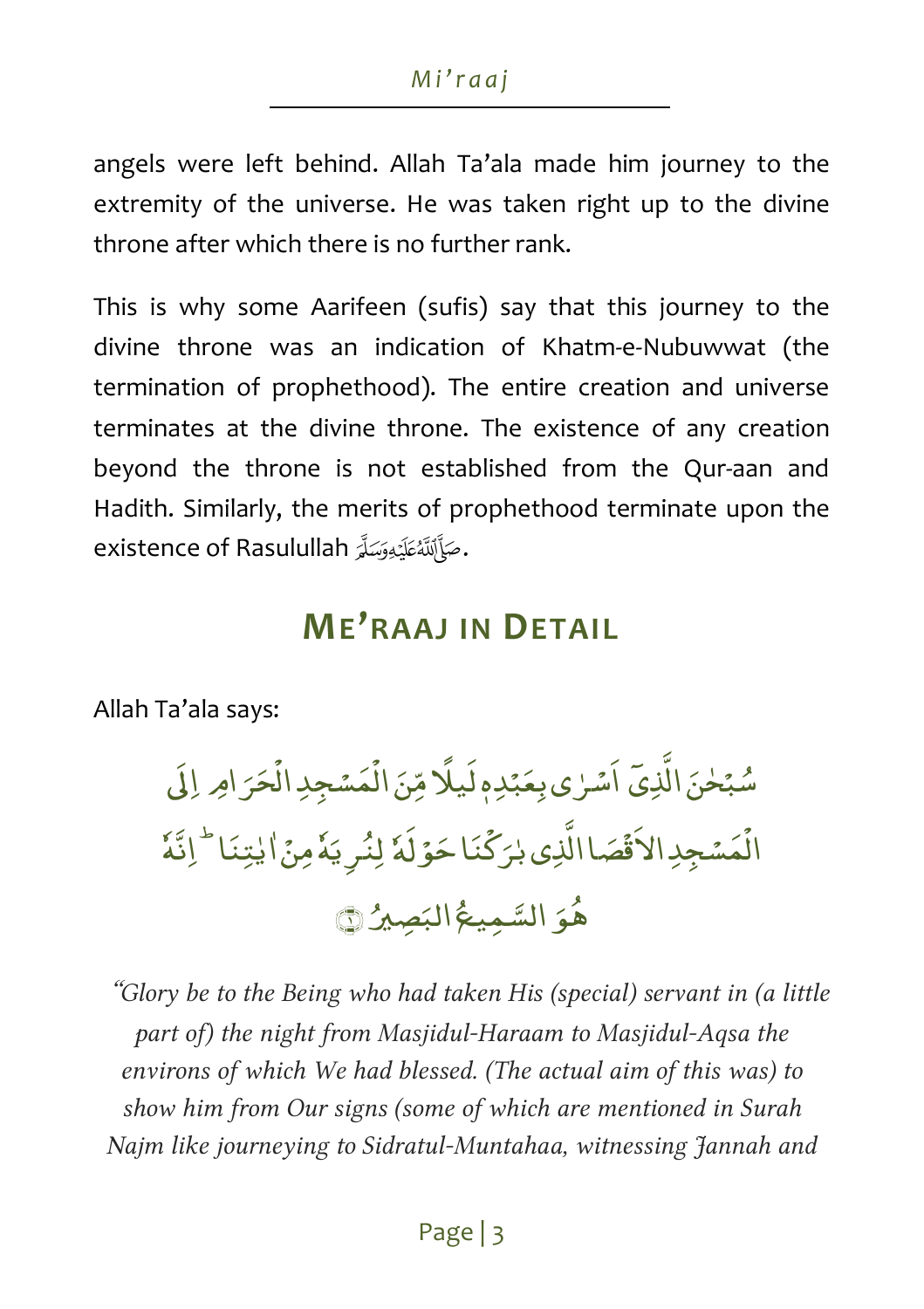*Jahannam and other divine phenomena). Verily, He (Allah Ta'ala) is all-hearing, all-seeing." [Surah Israa verse 1]* 

One night Rasulullah was lying down in Umme Haani's house. He just dozed off when the roof of the house suddenly split open. Through this gap, Jibraa'eel alayhis salaam accompanied by other angels descended upon Rasulull ah مَوَّأَلَةَمُثَلَيْهِ وَسَلَّمَ . They woke him up and took him to Masjidul-Haraam. As he reached there, he went into the Hateem area and fell asleep. Jibraa'eel alayhis salaam and Mikaa'eel alayhis salaam woke him up again and took him to the well of Zam Zam. There they laid him down and split his chest open. They extracted his blessed heart and rinsed it with the water of Zam Zam. A tray containing Imaan and wisdom was then brought to him. Implanting this Imaan and wisdom into his blessed heart, they restored the heart to its original position and resealed his chest. They then inscribed the seal of prophethood between his shoulder blades. (This was a physical symbol of Ras ulullah being the seal of all divine messengers.)

The Buraaq was then brought before him. Buraaq is actually the name of a celestial animal that is smaller than a mule but bigger than a donkey. It was white in colour and it was so fast that one step would fall as far as the eye could see. When R asulullah mounted this animal, it fell into a state of energetic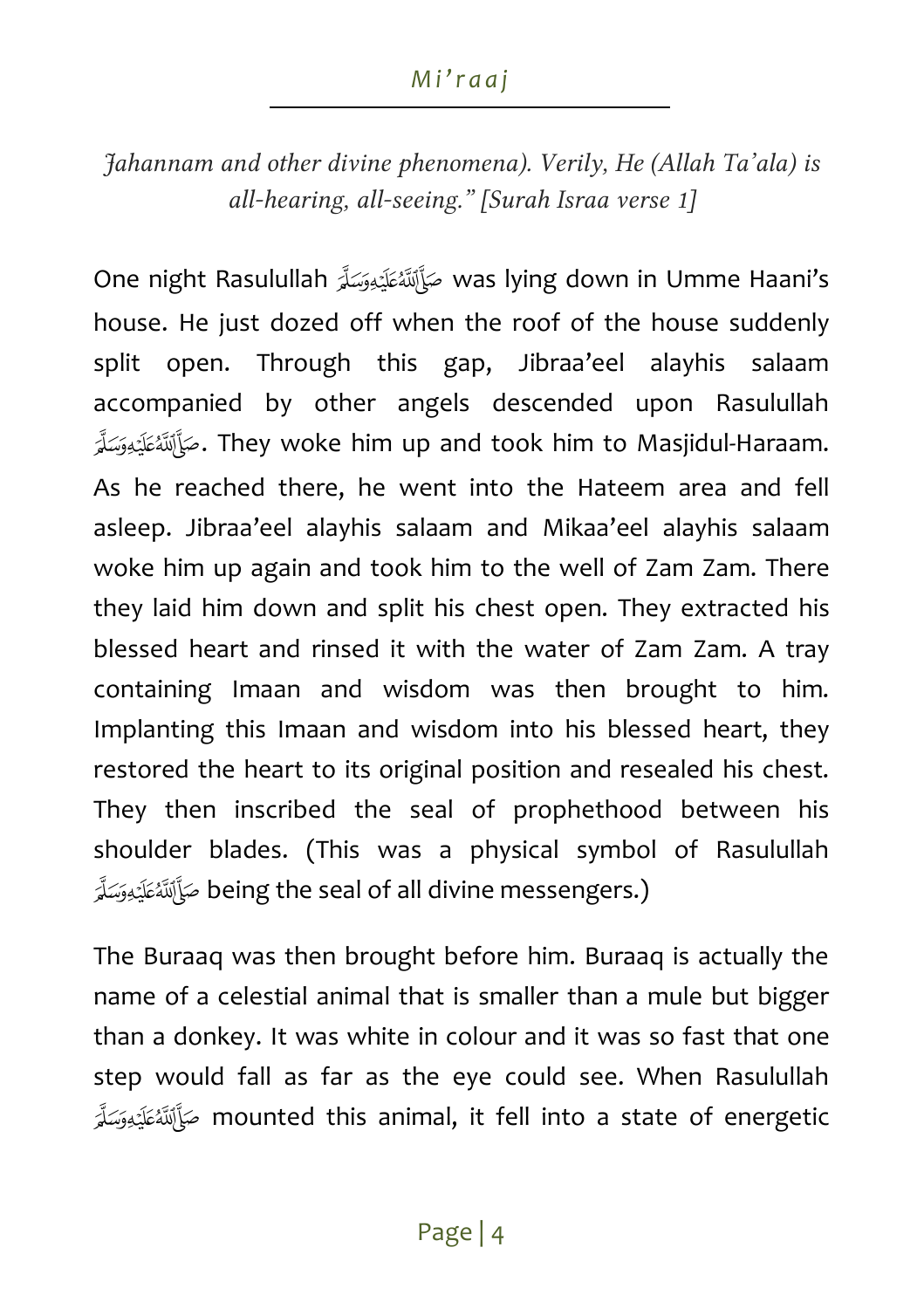friskiness. Jibraa'eel alayhis salaam reproached: "O Buraaq! Why this friskiness? To this day, not a single servant of Allah more honourable than Muhammad حَيَاَّلِلَّهُ عَلَيْهِ وَسَلَّرَ has mounted you." Buraaq almost kneeled over in shame. It then set off with Rasulullah . Jibraa'eel alayhis salaam and Mikaa'eel alayhis salaam also accompanied Rasulullah صَأَلَكْ هَا بِمَعْ الله مَعْ الله عَلَيْهِ مِنْ الله عَل animal.

According to certain narrations, Jibraa'eel Ameen alayhis salaam assisted Rasulullah مَأَلِّلَةُ عَلَيْهِ سَلَّةِ assisted Rasulullah مَأَلِّلَةٌ عَلَيْهِ وَسَلَّةِ he himself took a seat behind Rasulullah .

Shaddaad bin Aws radiyallahu anhu narrates that Ras ulullah related: "En-route we came across a land with numerous date-palms. Jibraa'eel alayhis salaam asked me to descend and perform Nafl Salaah. I dismounted and performed Salaah. Jibraa'eel alayhis salaam then enquired: 'Do you have any idea where you performed Salaah?' I replied: 'I have absolutely no idea.' Jibraa'eel alayhis salaam said: 'You performed Salaah in Yasrib (Madinah Tayyibah) where you are going to migrate.' We then set off once again when we passed another area. Jibraa'eel alayhis salaam asked me to alight and perform Salaah here as well. I dismounted and performed Salaah. Jibraa'eel alayhis salaam informed me: 'You performed Salaah in the valley of Saynaa near the tree of Musa alayhis salaam where Allah Ta'ala spoke to Musa alayhis salaam.' We then passed another area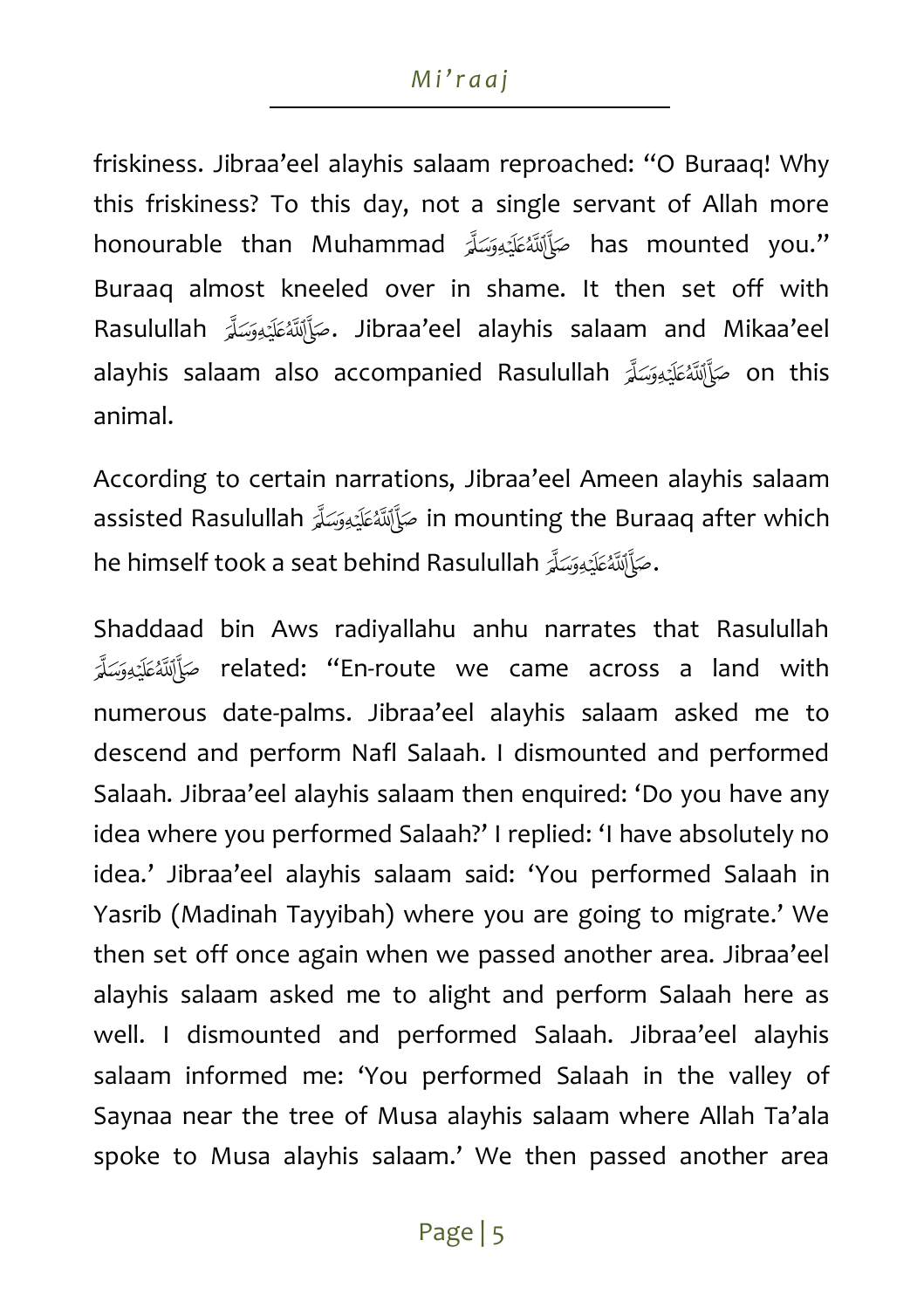where I was again instructed to perform Salaah. I dismounted once again and performed Salaah. Jibraa'eel alayhis salaam informed me that I had just performed Salaah in Madyan (the native land of Shu'aib alayhis salaam). We set off once again until we came to another area where Jibraa'eel alayhis salaam asked me to dismount and perform Salaah. I alighted from the animal and performed Salaah. Jibraa'eel alayhis salaam informed me that this place is called Baitul-Lahm (Bethlehem) where 'Isa alayhis salaam was born."

# **THE MARVELS OF THIS CELESTIAL JOURNEY**

Whilst Rasulullah was on this celestial voyage, he came across an old woman who called out to him. Jibraa'eel alayhis salaam advised Rasulullah to proceed ahead without taking any heed of her in the least. As he proceeded, he came across an old man who also called out to him. Hadhrat Jibraa'eel alayhis salaam again advised Rasulullah to move on.

As he proceeded further, Rasulullah صَأَلَلَهُ عَلَيْهِ وَسَلَّةِ ame across a group of people who greeted him thus:

ُ م َ لس َ ا كَ ْ ي َ ل َ ع ا َ ي ُ ل و َ ا ُ م َ لس َ ا كَ ْ ي َ ل َ ع ا َ ي ُ ِخر ٰ ا ُ م َ لس َ ا كَ ْ ي َ ل َ ع ا َ ي ِ اشُ َ ح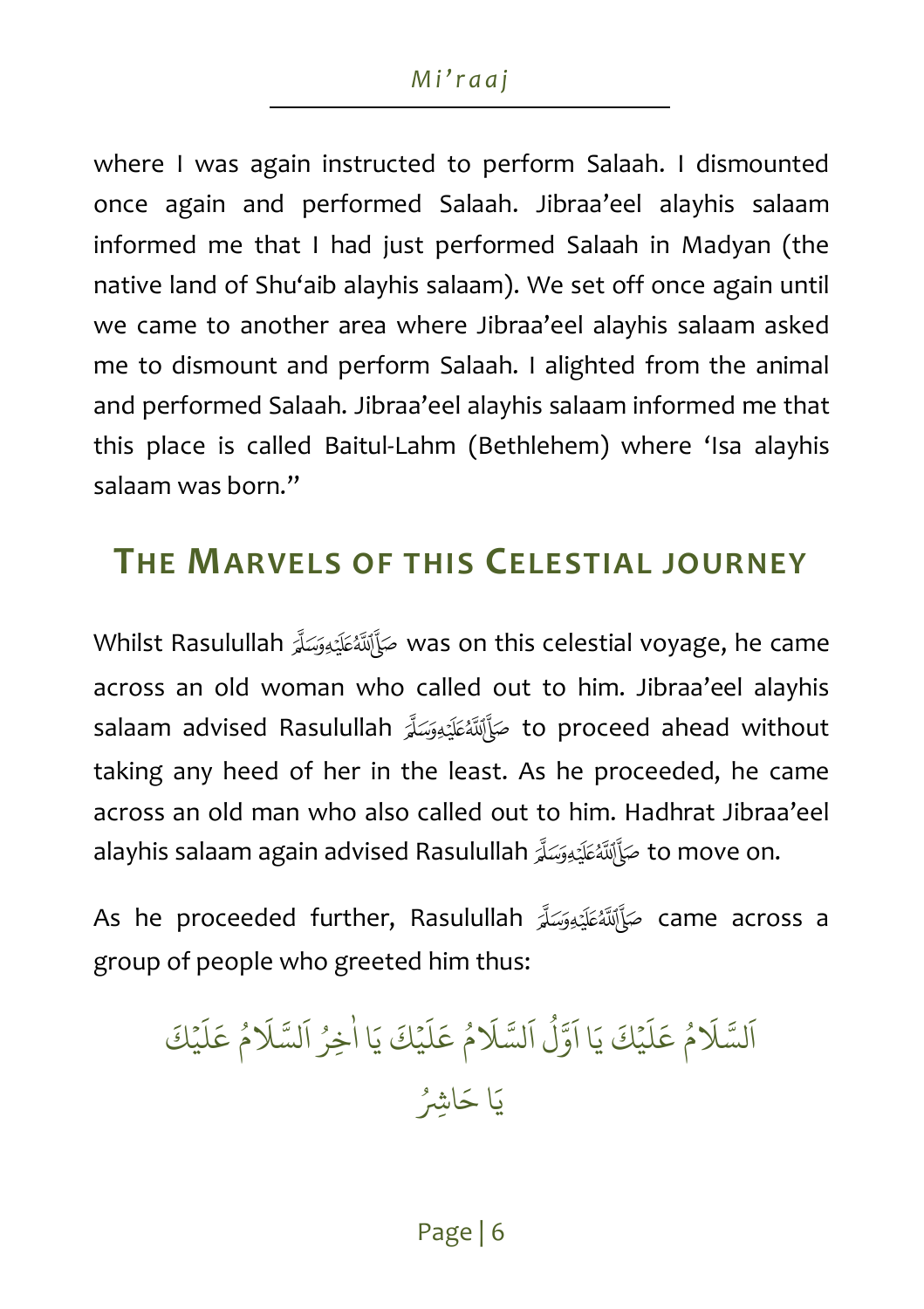"*Assalaamu 'Alayka Yaa Awwal, Assalaamu 'Alayka Yaa Aakhir, Assalaamu 'Alayka Yaa Haashir."* 

Jibraa'eel alayhis salaam asked Rasulullahto respond to their Salaam. He then explained to him, "The old woman you caught sight of at the roadside is actually the dunya (the world). The remaining age of this world is now limited to the remaining life span of this old woman. The old man you noticed was actually shaytaan. Both of them aspire to incline you towards them. The group that greeted you with Salaam comprised of Hadhrat Ibraaheem alayhis salaam, Hadhrat Musa alayhis salaam and Hadhrat 'Isa alayhis salaam."

Rasulullah said: "On the night of my ascension (to the heavens) I passed Musa alayhis salaam who was standing engaged in Salaah in his grave."

According to the narration of Ibn 'Abbaas radiyallahu anhuma, Rasulullah said: "On the night of Me'raaj, I caught sight of Musa alayhis salaam, Dajjaal and the superintendent of Jahannam whose name is Maalik."

En route, Rasulullah also came across a group of people with copper fingernails. They were busy scraping the skin of their faces and chests with these copper fingernails. When asked about these people, Jibraa'eel alayhis salaam replied: "These are the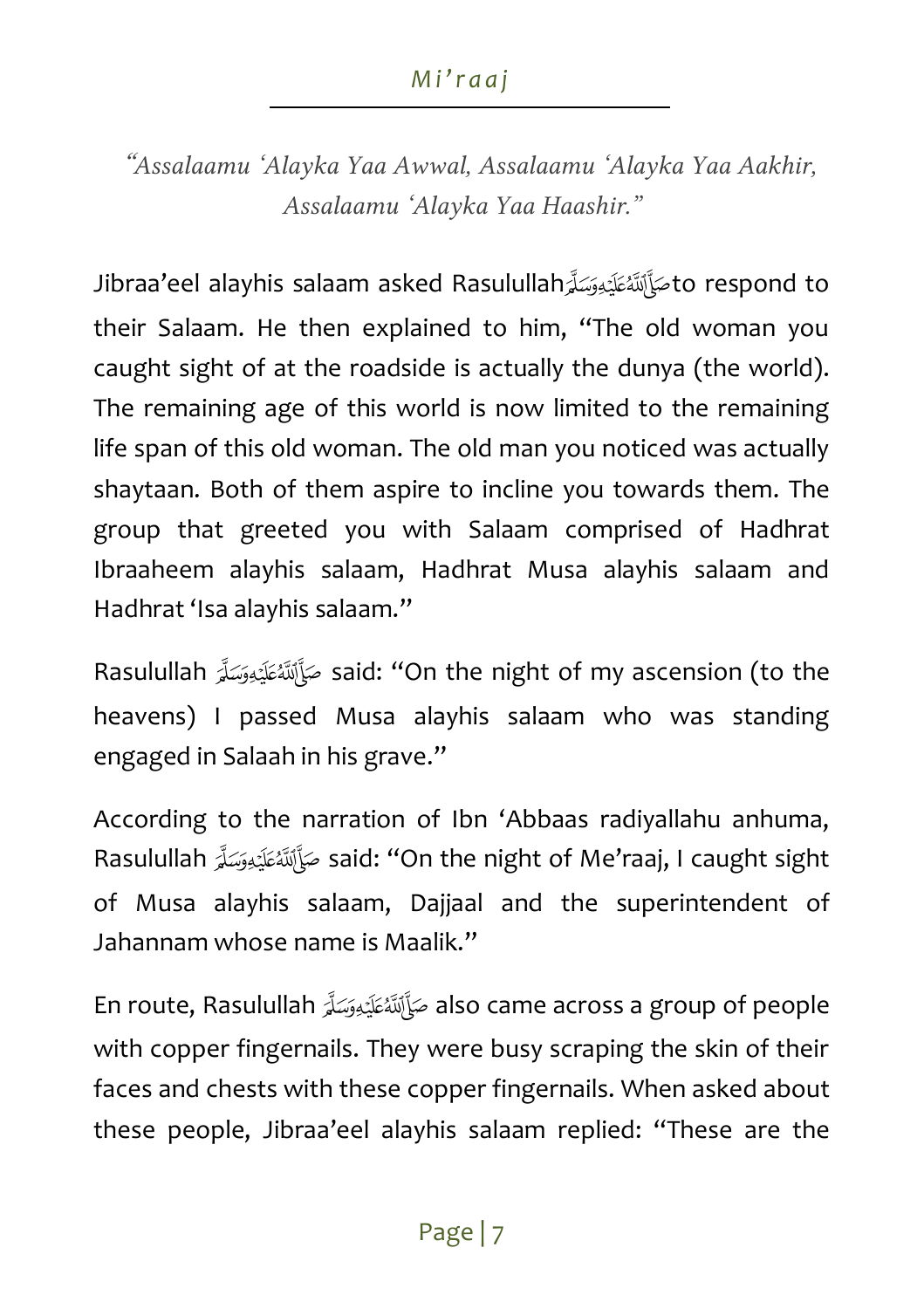people who consume the flesh of others." In other words, they backbite and vilify others.

Rasulullah صَرَّأَلِنَّهُ عَلَيْهِ وَسَلَّرَ also witnessed a person swimming in a river. asked about this man, Jibraa'eel alayhis salaam replied: He was busy consuming morsels of stones. When Rasulullah "This man is a consumer of interest."

Rasulullah مَكَأَلِّلَةُ عَلَيْهِ وَسَلَّمَ also came across a group of people who, during the course of just one day, could sow their land and harvest the crop. The field would then revert to its original condition. When Rasulullah asked about this, Jibraa'eel alayhis salaam replied: "These are people who wage Jihaad in the path of Allah. Their good deeds are multiplied seven hundred fold. Whatever they spend, Allah Ta'ala recompenses them with a far better substitute."

Rasulullah then passed a group of people whose heads were being crushed by boulders. Each time the heads were crushed, they would revert to their normal condition. This cycle continued ceaselessly. When Rasulullah enquired about these people, Jibraa'eel alayhis salaam replied: "These are people who are unconcerned towards their Fardh Salaah."

He then came across a group of people whose anterior and posterior private parts were wrapped in rags and they were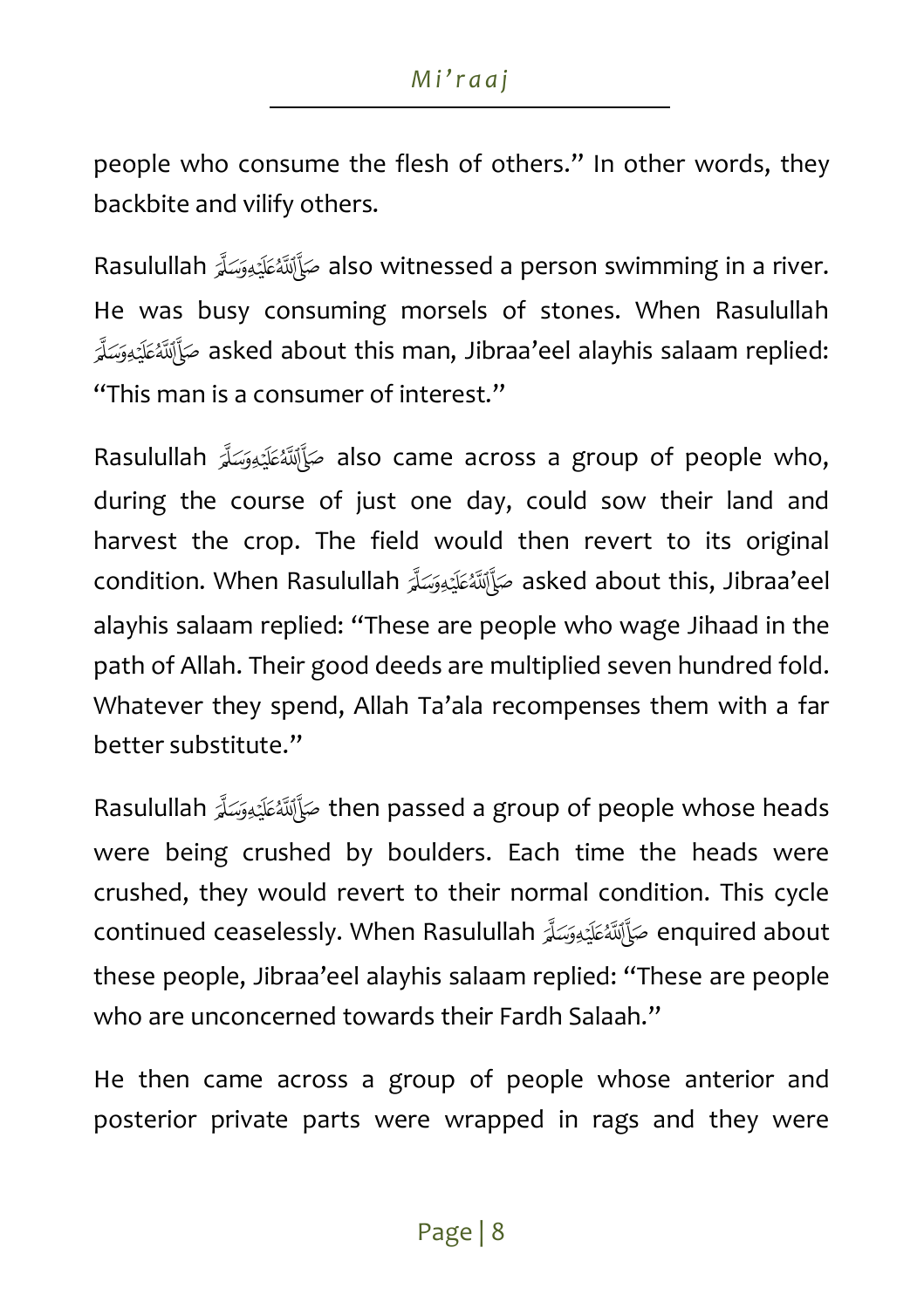grazing like camels and oxen. Rasulullah asked who they were. Jibraa'eel alayhis salaam replied: "These are people who do not pay Zakaat on their wealth."

Rasulullah then came across a group of people in front of whom were two cauldrons. One contained cooked flesh and the other cauldron contained raw and decomposing flesh. These people were consuming the decomposing flesh without partaking of any of the wholesome cooked flesh. Rasulullah asked: "Who are these people?" Jibraa'eel alayhis salaam replied: "These people are made up of men of your Ummah who, in spite of having Halaal and decent women available to them, spend the entire night with adulteresses and women of loose morals, and this group is made up of women who leave their Halaal and decent husbands to pass the night with adulterers and unchaste men."

Rasulullah then came across a pole positioned on a main road. It slashed or hacked up clothing or anything else that happened to come close to it. When Rasulullah حَبَاَّلِّلْهُ عَلَيْهِ وَسَلَّهُمْ asked Jibraa'eel alayhis salaam about this, he replied: "This is the image of people who lie in wait at the roadsides and plunder the property of passers-by."

Then Rasulullah happened to pass a man who had amassed a huge pile of sticks. Although he was unable to bear this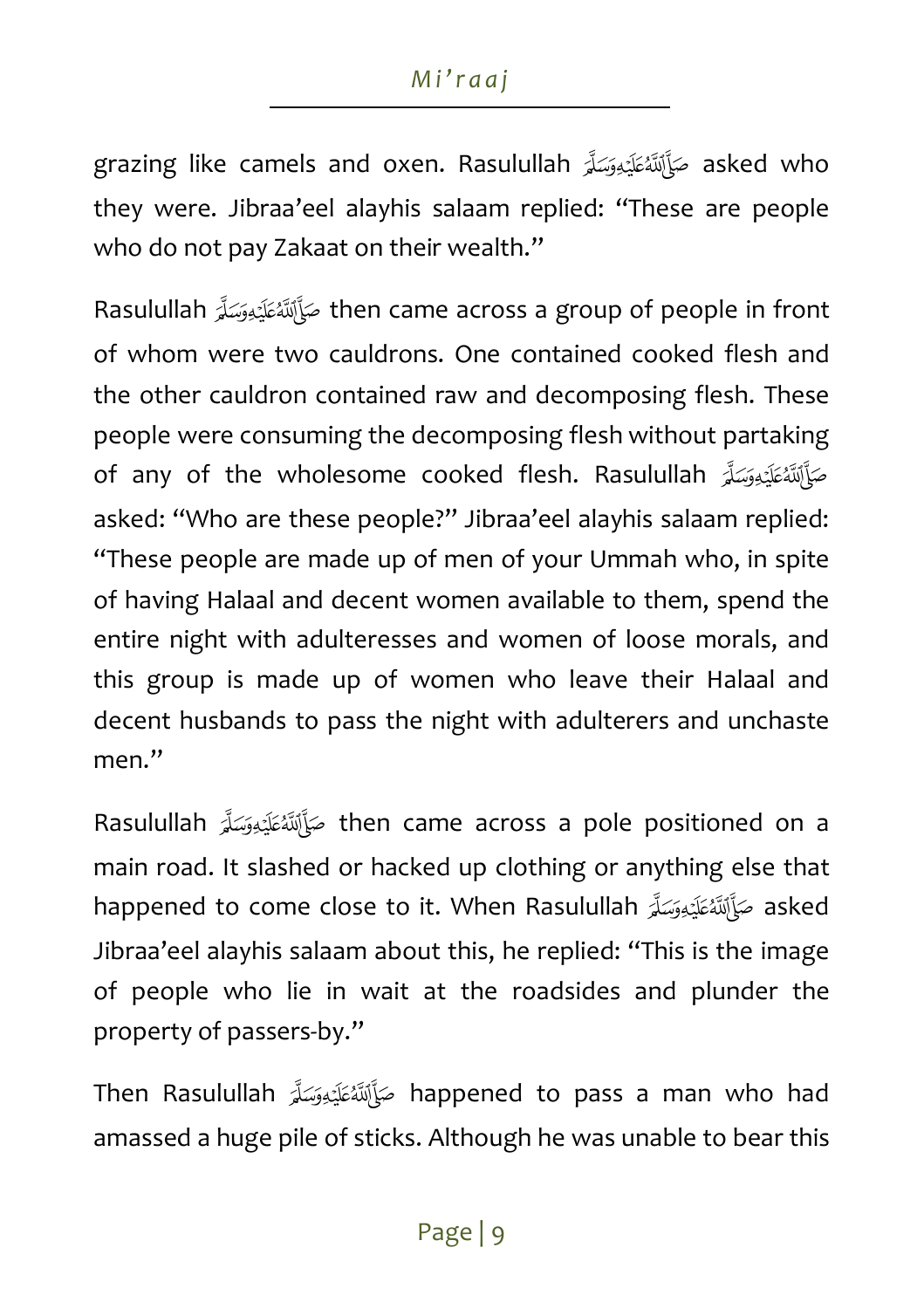huge burden, he was nonetheless fetching more and more sticks and adding to the burden. When Rasulullah صَأَلَةَ عَلَيْهِ وَسَلَّهُ asked what this signified, Jibraa'eel alayhis salaam replied: "This is a man of your Ummah who is burdened by numerous rights and responsibilities which he is unable to execute but notwithstanding this, he continues saddling himself with even more obligations."

He then came across a group of people whose tongues and lips were being sheared by iron scissors. As soon as their lips and tongues were sheared off, they reverted intact to their original condition. This cycle continued relentlessly without any sign of termination. When Rasulullah صَأَلَتْكَ الْمَسْتَكْبِيوَسَلَّةِ Jibraa'eel alayhis salaam said: "These are the preachers of your Ummah (who befit the verse 'they preach what they do not do')," in other words, they preach to others but fail to practise themselves.

Thereafter Rasulullah passed an area with appealing fragrances and cool breezes. Jibraa'eel alayhis salaam informed him that this was the fragrance of Jannah (paradise). They then passed an area reeking of repulsive odours. Jibraa'eel alayhis salaam said that this was the stench of Jahannam (hell).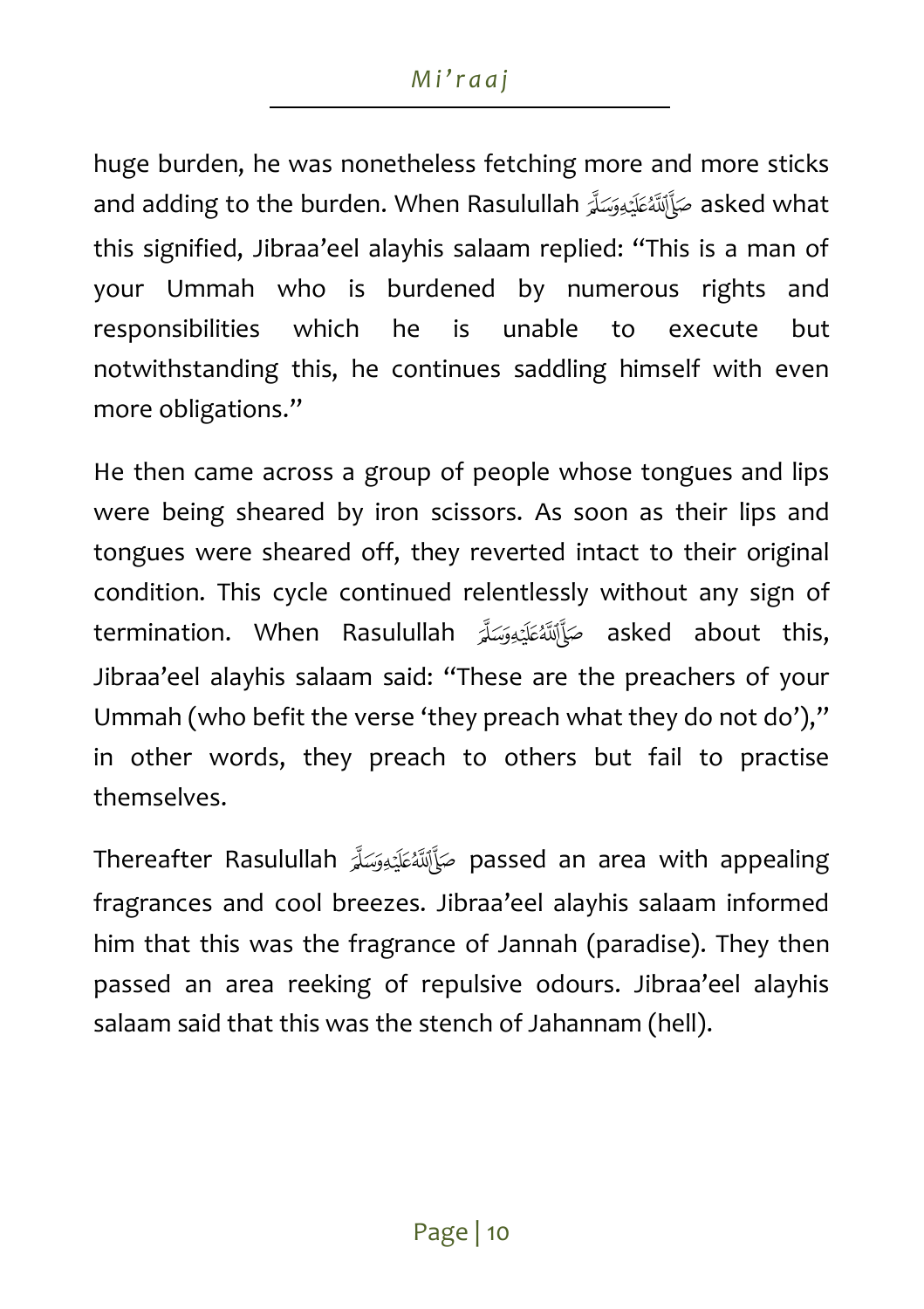# **BAITUL-MUQADDAS**

Rasulullah arrived at Baitul-Muqaddas in this splendour and dismounted from the Buraaq. Rasulullah tied the animal to the iron loop on which all the previous Ambiyaa alayhimus salaam fastened their animals.

Thereafter, Rasulullah entered Masjidul-Aqsa and offered two Rakaat (of Tahiyyatul-Masjid).

On this auspicious occasion of Rasulullah's صَأَلَلَهُ عَلَيْهِ وَسَلَّهَ 25 other Ambiyaa alayhimus salaam were already awaiting his arrival in the Masjid. Hadhrat Ibraaheem alayhis salaam and Hadhrat Musa alayhis salaam were also amongst the luminaries awaiting Rasulullah مَيَأَأَلِلَّهُ عَلَيْهِ وَسَلَّمَ

Barely a few moments passed when a number of people happened to assemble in Masjidul-Aqsa. A Muazzin called out the Azaan followed by the Iqaamah. Now the entire congregation was waiting to see who would lead them in salaah? Jibraa'eel alayhis salaam held Rasulullah by the hand and led him forward. Rasulullah says: "I led all of them in Salaah. When I completed the Salaah, Jibraa'eel alayhis salaam asked me if I knew whom I led in Salaah. When I replied in the negative, he said: 'All the prophets who were commissioned before you, every single one of them offered Salaah behind you.'"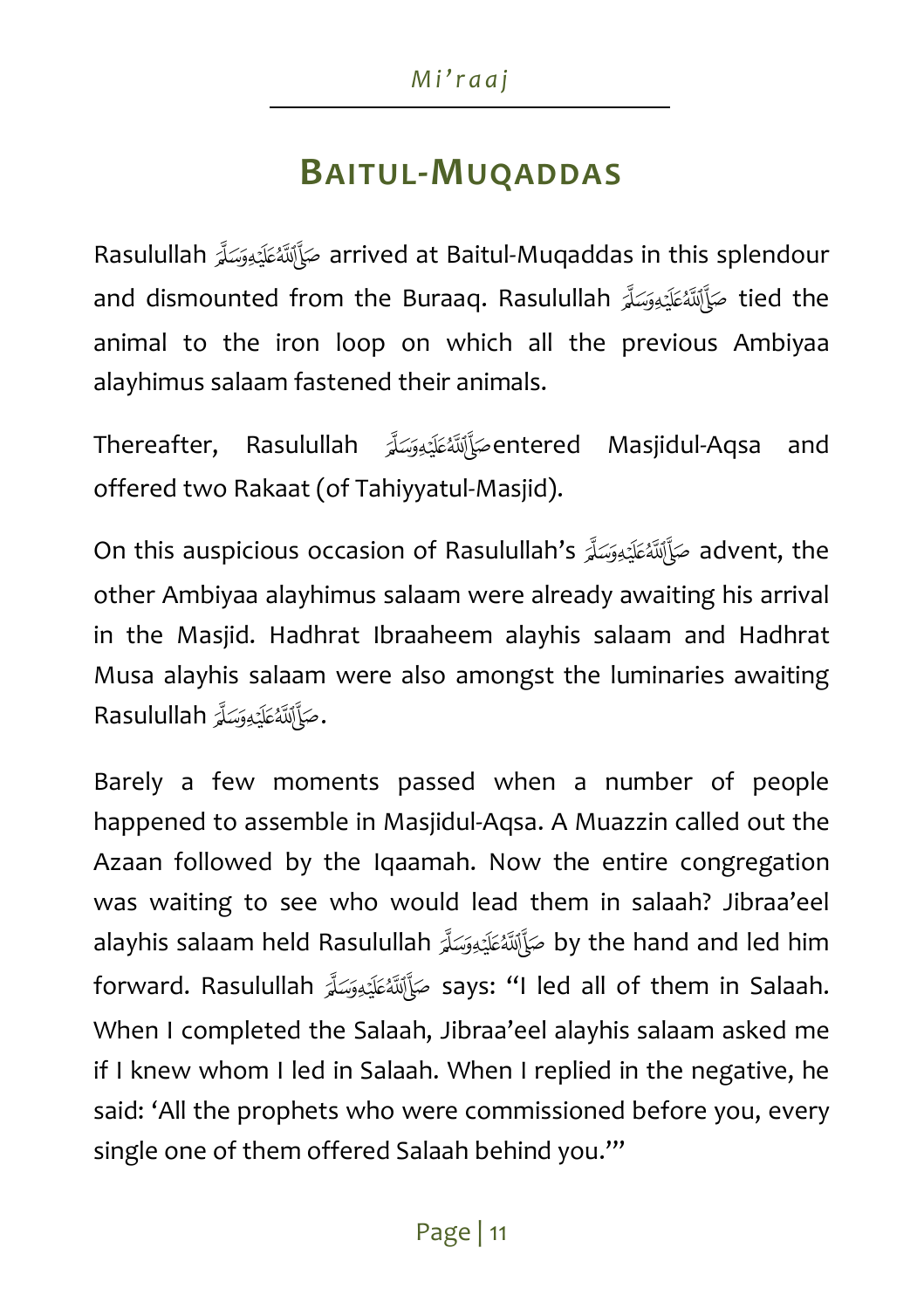According to another narration, even the angels descended from the skies upon this momentous advent of Rasulullah .مَأَأَلَّلْهُ عَلَيْهِ رَسَلَتُهُ Rasulullah then led all the Ambiyaa alayhimus salaam and the angels in Salaah.

Upon the termination of the Salaah, the angels asked Jibraa'eel alayhis salaam: "Who is this companion with you?" Jibraa'eel alayhis salaam replied: "This is Muhammad مَأَاللَّهُ عَلَيْهِ وَسَلَّرَ alayhis salaam replied: "This is Muhammad all divine messengers." The angels asked: "Is he already commissioned as a messenger?" When Jibraa'eel alayhis salaam replied in the affirmative, the angels commented: "May Allah keep him alive and well. He is a wonderful brother and vicegerent." In other words, he is our brother and the vicegerent of Allah Ta'ala.

Thereafter Rasulullah met with the souls of the Ambiyaa alayhimus salaam. Each one of them praised and glorified Allah Ta'ala in his distinctive manner.

Glorification of Ibraaheem alayhis salaam:

Ibraaheem alayhis salaam praised Allah Ta'ala in the following words: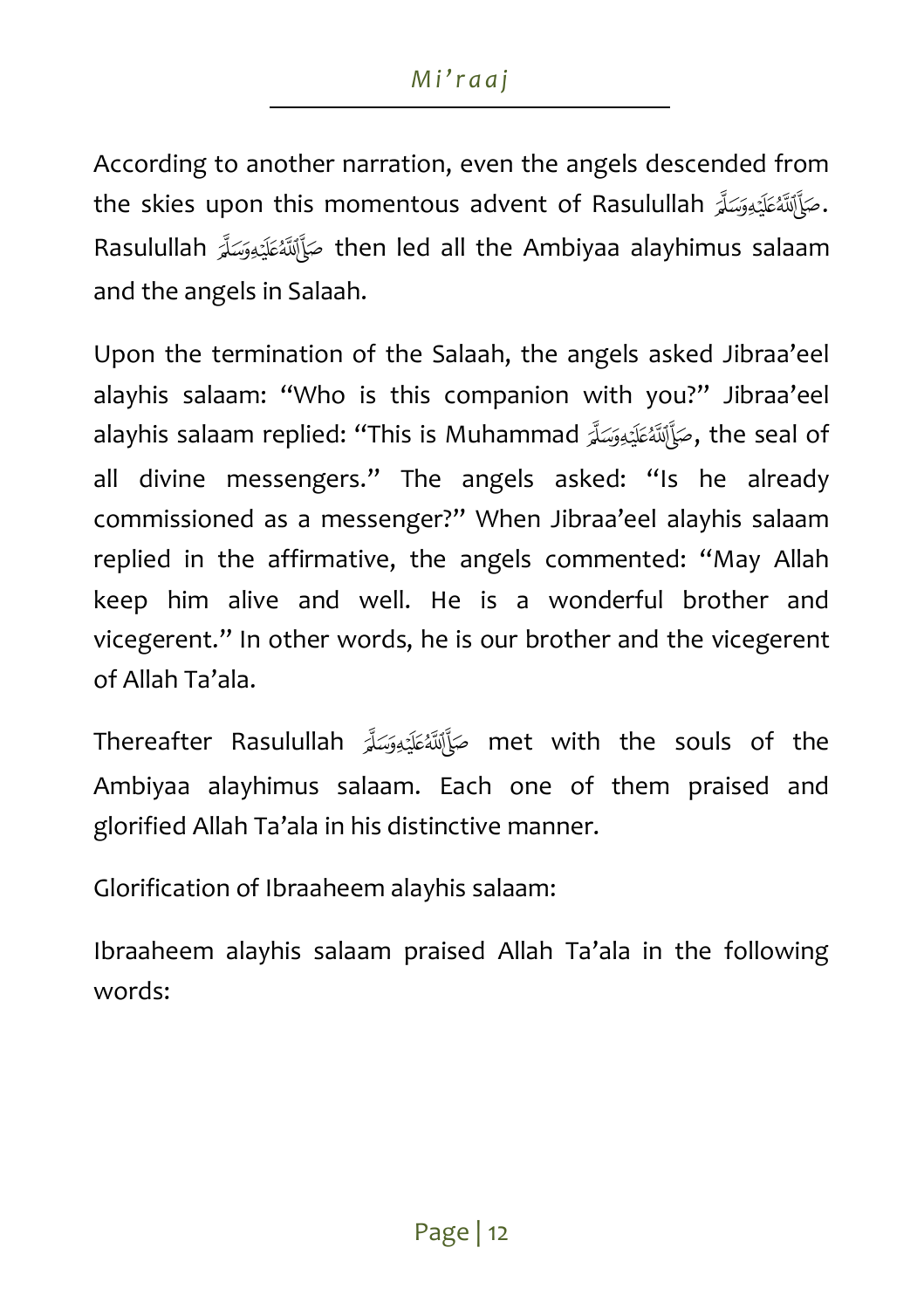و<br>د َ<br>لَحَمْدُ **ٔ** ر<br>ا َ الْحَمْدُ لِلَّهِ ر<br>آ لِلّٰهِ الَّذِىۡ اتَّخَذَنِىۡ ذ ِ<br>پير<br>مر ات ر<br>آ لِيْلا ْ بِي  $\ddot{\cdot}$ خَلِيْلًا وَاَعْطَانِيْ ْ َ َ و ا ً مُلَّكًا عَظِيْمًا ہ<br>1 و<br>م <u>ٰ</u> ً<br>م ع ِنْ َ ل َ ع َ ج َ و  $\frac{1}{2}$ اُمَّةً قَانِتًا يُؤْتَمُّ و<br>ا  $\ddot{\phantom{0}}$ يُؤْتَمُّ بِيْ وَاَنْقَذَنِي **م د** ُ ذ  $\frac{1}{2}$ ق ن <u>ْ</u> وَاَنْقَذَنِي مِنَ النَّارِ وَجَعَلَهَا ا َر<br>آ وَجَعَلَهَا عَلَيَّ ا ً بَرْدًا وَ سَلَامًا ؙ<br>; ر<br>آ سَلَا

"*All praises are due to Allah Who had adopted me as His Khalil (bosom friend) and granted me great authority, and Who has rendered me an obedient leader who is adhered to and has saved me from the fire by making it cool and safe for me."* 

Glorification of Musa alayhis salaam:

ُ د ْ م َ ْ ل َ ا ِ ِ ِيْ ْ ِنْ ال َ م َ ك ا ً م ْ لِي كْ َ ت َ ل َ ع َ ج َ و َ ك َ َ ِل ه ا َ ن ْ و َ ع ْ فِر َ َاة َ ن َ و ِنْ َ ب َ ل ْ ِي ْ َسائ اِ ٰ َ ي ْ ِد َ = ي َ ل َ ع َ ج َ و ِ منْ ِتْ م ُ ا ا ً م ْ و َ ق َ ن ْ و ُ د ْ ه َ ي ِ ّ ق َ ْ ِال ب هِ ِ ب َ و َ ن ْ و ُ ِدل ْ ع َ ي

"*All praises are due to Allah Who had spoken to me directly without an intermediary, Who had destroyed Fir'awn and rescued the Bani Israa'eel at my hands and Who had made such people from my Ummah who guide towards the truth and with the truth do they mete out justice."*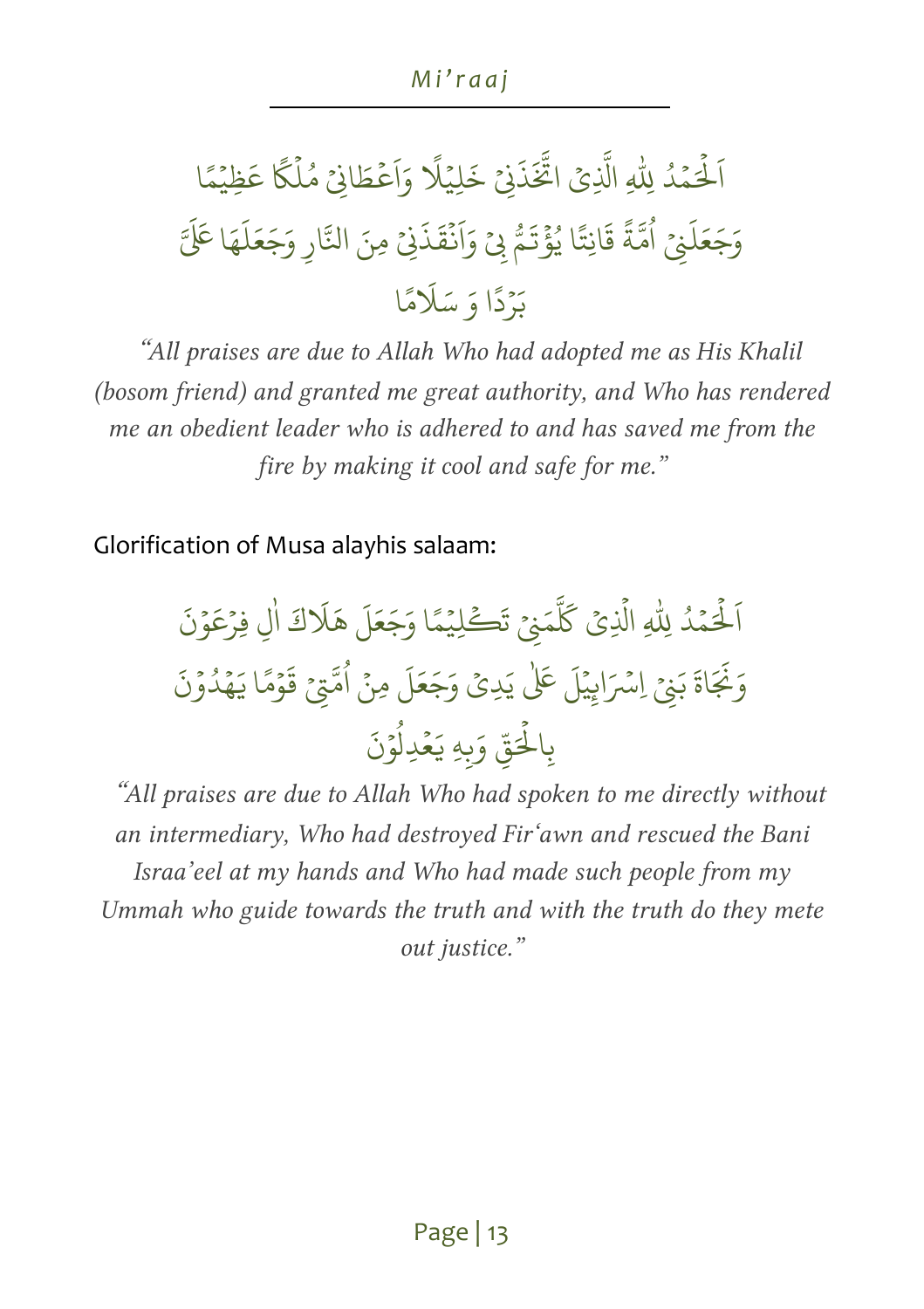Glorification of Dawood alayhis salaam:

و<br>د ِ<br>لَحَمْدُ **ٔ** ر<br>ا ر<br>آ الْحَمْدُ لِلَّهِ ر<br>آ لِلْهِ الَّذِيْ **ا** الَّذِيْ جَعَلَ لِيْ مُلَٰكً مُلَّكًا عَظِيْمًا وَعَلَّمَنِيَ ہ<br>1 ُ ؙ<br>
<sup>ٔ</sup> بر<br>آ ل ً<br>م وَعَلَّمَنِيَ الزَّبُوْرَ وَأَلَانَ <u>،</u> ُ **ا** وَأَلَا لِيَ الْحَدِيْدَ وَسَخَّرَ **ٔ** ر<br>أ **ا**  $\frac{1}{2}$ وَسَخَّرَ لِيَ الْجِبَالَ يُسَبِّحْنَ وَالطَّيْرَ وَاعْطَانِيَ ْ ْ و ي ْ َ َ و ا  $\frac{1}{2}$ الْحِكْمَةَ وَفَصْلَ <u>ہ</u> ْ **َ** وَفَصْلَ الْخِطَابِ ْ

"*All praises are due to Allah Who had granted me great authority,*  taught me the Psalms, made iron easily flexible for me, made the *mountains and birds subservient to me in that they chant His praises, and had granted me wisdom and a sound faculty of judgement."* 

Glorification of Sulaymaan alayhis salaam:

و<br>د ِ<br>لَحَمْدُ ٝ<br>م ر<br>أ ر<br>آ الْحَمْدُ لِلَّهِ ر<br>آ لِلْهِ الَّذِيْ ؚ<br>ا الذِيْ سَخَّرَ  $\frac{1}{2}$ سَخَّرَ لِيَ الرِّيَاحَ الرِّيَاحَ وَسَخَّرَلِيَّ  $\frac{1}{2}$ وَسَخَّرَلِيَ الشَّيَاطِيْنَ 5 **ا** الشَّيَاطِيْنَ يَعْمَلُوْنَ <u>،</u> و<br>ا ٝ<br>ٔ مَا شِئْتُ مِنْ تَحَارِيْبَ ْ ْ ْ فِي تَحَارِيْبَ وَ ر<br>آ ل َاثِي م **ٔ**  $\ddot{\phantom{0}}$ تَمَاثِيْلُ وَجِفَانٍ  $\ddot{\cdot}$ وَجِفَانٍ كَالْجَوَابِ ر<br>ا :<br>} كَالْجَوَابِ وَقُدُوْرِ <u>ٰ</u> و<br>ل ور رَّاسِيَاتٍ وَعَلَّمَنِيَ بہ<br>آ ل ً<br>م وَعَلَّمَنِي مَنْطِقَ الطَّيْرِ وَاٰتَانِي <u>ْ</u> وَاٰتَانِيۡ مِنۡ كُلِّ ֝֟<u>֝</u> ا و پہ<br>کیا ِ<br>كُلِّ شَىْءٍ فَضْلًا **ٔ** فَضًلًا ف ر<br>ر  $\frac{1}{2}$ وَسَخَّرَ لِيْ جُنُوْدَ جُنُوَدَ الشَّيَاطِيْنِ ر<br>م ُ ُ ្ធ الشَّيَاطِيْنِ وَالْإِنْسِ وَالطَّيْرِ وَ فَضَّلَنِيَّ <u>،</u> ِن ْ  $\mu$ ية ضً  $\ddot{\cdot}$ فَضَّلَنِيَّ عَلٰىٰ ٍ ثِي ْ َ كَثِيْرٍ مِنْ عِبَادِهِ الْمُؤْمِنِيْنَ وَأْتَانِيْ **ّ** ْ و ْ ت َ و .<br>; ا <u>ً</u> مُلَّكًا عَظِيْمًا <u>ہ</u><br>1 ُ <u>ٰ</u> ر<br>م عَظِيْمًا .<br>آ لَا يَنْبَغِيَّ لِأَحَدٍ <u>ْ</u>  $\tilde{\phantom{0}}$ Vِ مِنۡ بَعۡدِیۡ ំ<br>៖ ر<br>آ وَجَعَلَ مُلْكِيْ <u>ہ</u><br>1 ُ <u>ً</u> مُلْكًا طَيِّبًا لَيْسَ <u>ہ</u><br>1 ُ  $\frac{1}{1}$ لَيۡسَ فِيۡهِ حِسَابٌ ْ بِهِ مَسْ

"*All praises are due to Allah Who had rendered the winds subservient to me, He made the shayaateen submissive to my commandments; they did work as I wished by making high rooms, images, basins as large as reservoirs and cauldrons fixed (in their*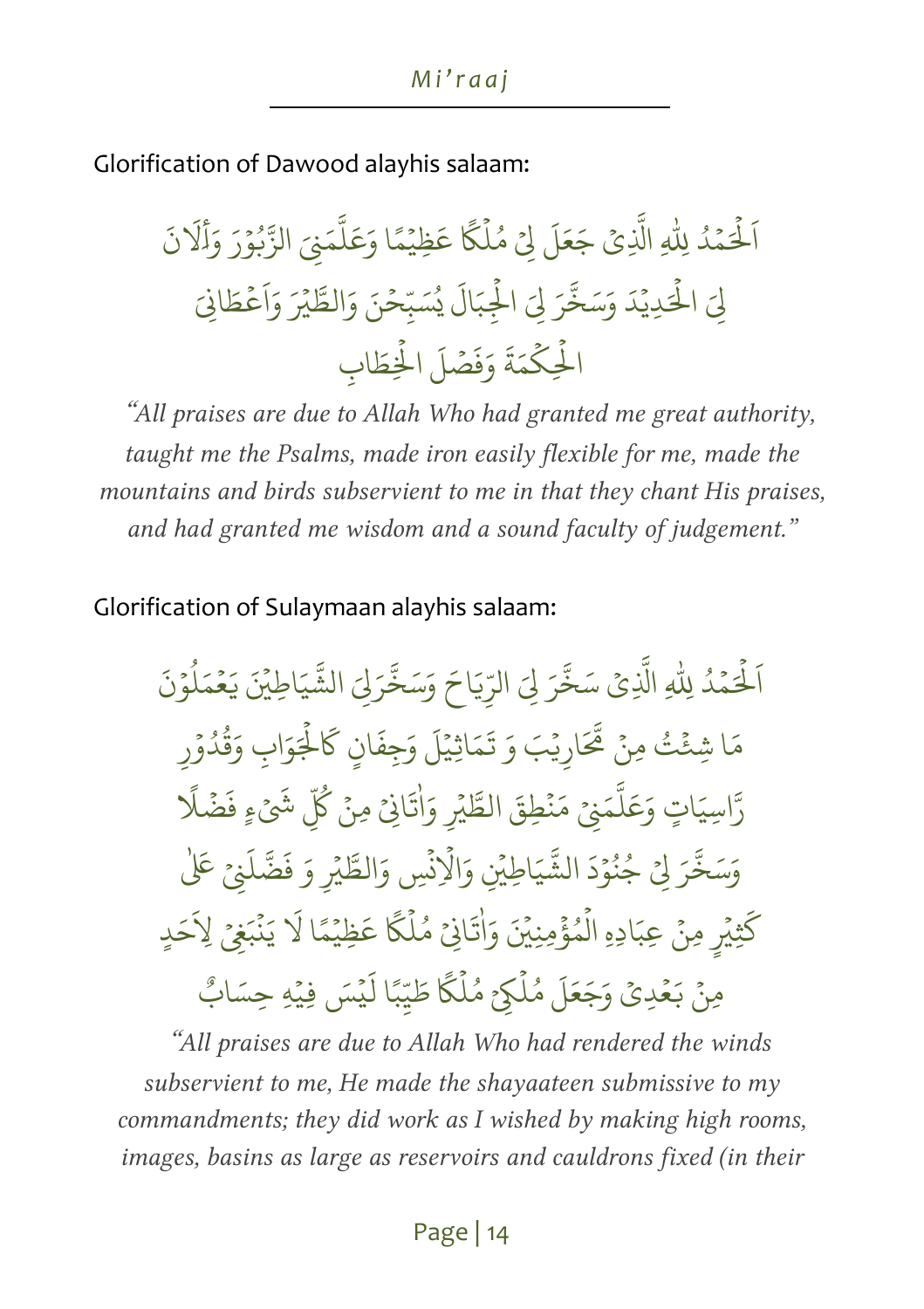*places), who has taught me the language of the birds, who has blessed me with every grace, who has rendered the armies of the Shayaateen, humankind and birds all submissive to me, who had favoured me over a number of His faithful servants, who had granted me a grand supremacy, which is inappropriate for anyone after me and who has made this supremacy an admirable one for which there is no reckoning."* 

Glorification of 'Isa alayhis salaam:

و<br>ا َ<br>لَحَمْدُ ْ م ر<br>ا اَلْحَمْدُ لِلّٰهِ الَّذِ ا الَّذِيْ جَعَلَنِيْ ل َ ع َ ج  $\frac{1}{2}$ ة َ ِم َ كلِمَة ر<br>آ وَجَعَلَ مَثَلِ<sub>ِ</sub>ح ث َ م ر<br>آ ل ្ត្ مَثَلَ اٰدَمَ  $\tilde{\phantom{a}}$ ادَمَ خَلَقَهُ و<br>لم  $\frac{1}{2}$ ق ر<br>آ  $\mu$  $\ddot{\cdot}$ خَلَقَهُ مِنْ اب ٍ ثَرَابِ ثُمَّ و<br>د و َ َال ق و  $\tilde{1}$ لَهُ كُنْ فَيَكُوْنُ ُ <u>ٰ</u> ُ  $\ddot{\cdot}$ فَيَكُوۡنُ وَعَلَّمَنِيَ بہ<br>آ ل ر<br>م وَعَلَّمَنِيَ الْكِتَابَ وَالْحِكْمَةَ ہ<br>1 **ا** <u>ہ</u> ْ وَالتَّوْرَاةَ <u>ٰ</u> ر<br>آ وَالْإِنْجِيْلَ اَخْلُقُ <u>ٰ</u> <u>ّ</u> ْ و<br>په ُ <u>:</u> <sub>.</sub><br>اَخۡلُقُ مِنَ الطِّيۡنِ كَهَيۡئَةِ ا َْ بِي ر<br>ح كَهَيْئَةِ الطَّيْرِ فَاَنَّفُخُ ُو<br>م <u>ْ</u> َ ا  $\ddot{\cdot}$ فَانَفَخَ فِيۡهِ **ٔ** ُ ن َكو ي ُ  $\ddot{\cdot}$ فَيَكوُنُ طَيْرًا بِاِذْنِ اللّٰهِ وَجَعَلَنِيۡ **ٔ** وَجَعَلَنِي اُبْرِئُ الْأَكْمَةَ وَالْأَبْرَصَ و **ٔ** و<br>ا ا **ٔ** وَالَا وَأُحْيِي الْمَوْتَىٰ بِإذْنِ اللَّهِ ۫<br>ؙ ُ ا ٰ <u>،</u> ہ<br>1 <u>ْ</u> ر<br>آ ؚ<br>ا اللهِ وَ رَفَعَنِيۡ  $\ddot{\cdot}$ رَفَعَنِي وَظَهَرَنِي  $\ddot{\cdot}$ وَظَهَرَنِي وَ أَعَاذَنِي ذ َ ع َ اَعَاذَنِيۡ وَ اُمِّیۡ مِنَ **ّ** ُ ا ै<br>। يُطَان **ٔ** 52 ا<br>المسلمات<br>المسلمات الشَّيْطَانِ الرَّجِيْمِ فَلَمْ ֦֧֧֟֟֓<u>֓</u> ر<br>آ ل  $\ddot{\cdot}$ فَلَمْ يَكُنَّ لِلشَّيْطَانِ ْ بِهِ مَسْ ្ច لِلشَّيۡطَانِ عَلَيۡنَا **ٔ** ر<br>آ ل ً<br>م ع و<br>ا ل ِي ب َ س ؙ<br> **<sup>ب</sup>ر** 

"*All praises are due to Allah Who had made me (His) word, who had created me like Aadam alayhis salaam (without a father), He created him from sand and commanded the mould: 'be' and it came into existence, who taught me the book, wisdom, the Taurah and Injeel, who bestowed me with the ability to form the figures of birds in which I breathe and they turn into birds by the will of Allah, who had also bestowed on me the miracle to heal the one born blind and the lepers*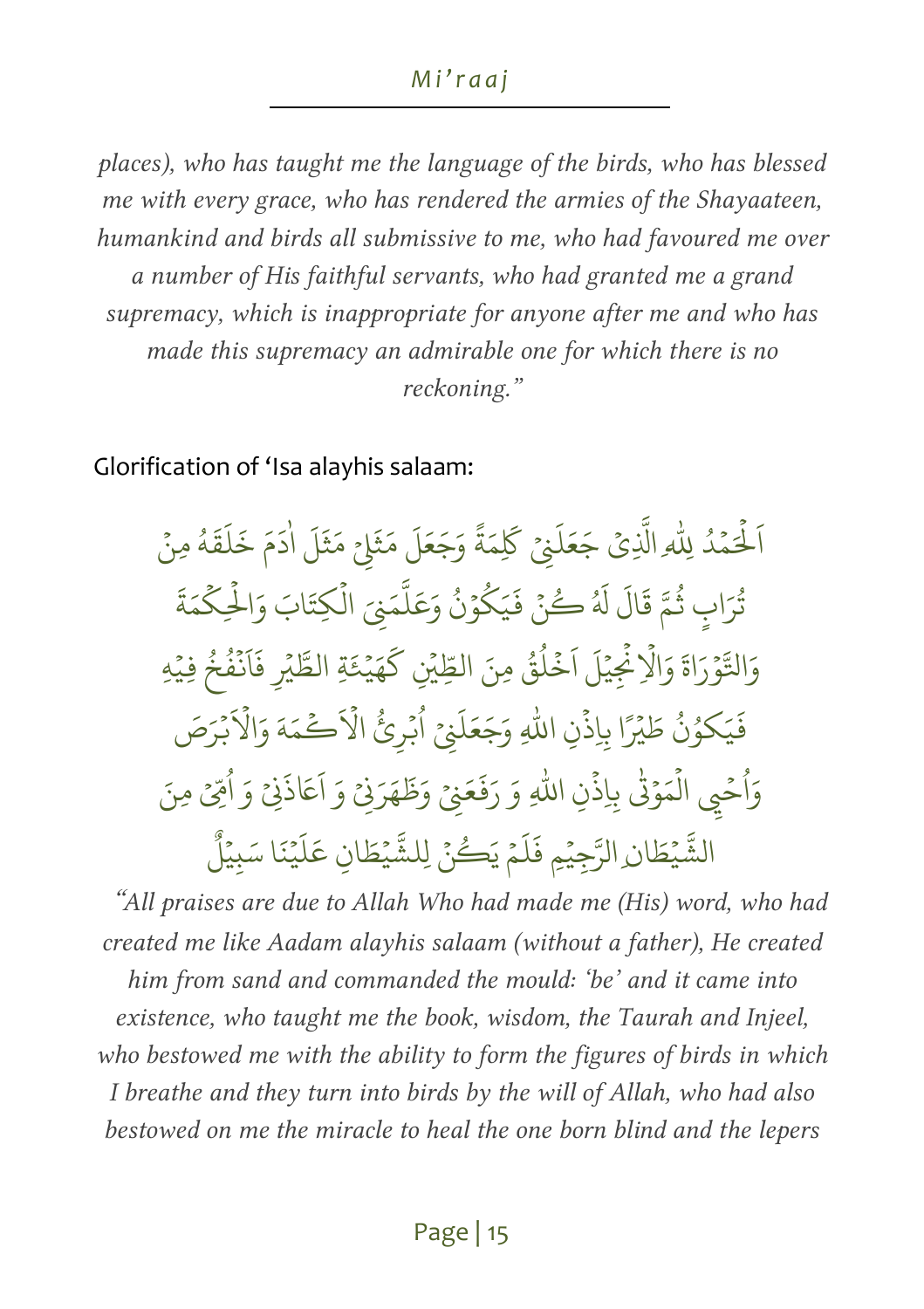*and the miracle to bring the dead to life with the command of Allah, who had elevated me and protected my mother and I from the accursed shaytaan so that he (shaytaan) has no hold over us."* 

Glorification of Rasulullah :

و<br>ل َ<br>لَحَمْدُ **ٔ** ر<br>ا َ الْحَمْدُ لِلَّهِ ر<br>آ لِلُّهِ الَّذِيْ الِّذِيْ اَ<sub>رُّسَل</sub>ِّنِ ل َ س ر ْ ْ بِي .<br>أ<sup>د س</sup>راً و س<sup>ع</sup>مةً ا رَحْمَةً لِلْعَالِمِيْنَ ہ<br>1  $\frac{1}{2}$ ة  $\frac{1}{2}$ ف ر<br>م وَكَافَّةً لِلنَّاسِ بَشِيْرًا ب ا ً ر ِذي **ٔ**  $\ddot{\cdot}$ ءَ<br>وُذ .<br>آ ِ<br>نزل **ٔ** وَاَذَرَلَ عَلَىَّ الْفُرْقَانَ فِيْهِ ا ْ ْ فِي و<br>م ہ<br>1 ْبَيَانٌ لِكُلِّ لِكُلِّ شَيْءٍ وَجَعَلَ وَجَعَلَ اُمَّتِيْ و<br>ا ا ي َْ َ خَيْرَ اُمَّةٍ اُخْرِجَتْ لِلنَّاسِ ُ <u>:</u> و<br>ا ر<br>آ وَجَعَلَ اُمَّتِيْ هُمُ و<br>ا ا و و  $\ddot{\cdot}$ وَّلُوۡنَ ٝ<br>ْ ُ ل  $\hat{\mathbf{z}}$ **ا** الاؤلؤنَ وَالاخِرُوْنَ <u>ٰ</u> ُ وَالًا. وَشَرَحَ لِيْ صَدْرِيْ وَ وَضَعَ عَنِّيْ <u>ہ</u> **ٔ** عَنِّيْ وِزْرِيْ وَ رَفَعَ **في**ة  $\ddot{\cdot}$ رَفَعَ لِيْ ذِكْرِيْ ْ ِ<br>لَـٰنِیۡ وَجَعَلَنِي فَاتِحًا  $\ddot{\cdot}$ فَاتِحًا وَ خَاتِمًا

"*All praises are due to Allah who has sent me as a source of mercy unto the world and to all the people as a warner and a heralder (of glad tidings), who has revealed upon me the Furqaan in which there is an explanation of everything, who has made my Ummah the best of nations, my Ummah is the first (as far as its status) and the last (in terms of its emergence in this world), who has opened my chest and purged me of my burdens, who has elevated my status and who has made me an opener (by creating me spiritually before everyone else) and a seal (by creating my physical form and making me the seal of all the prophets)."*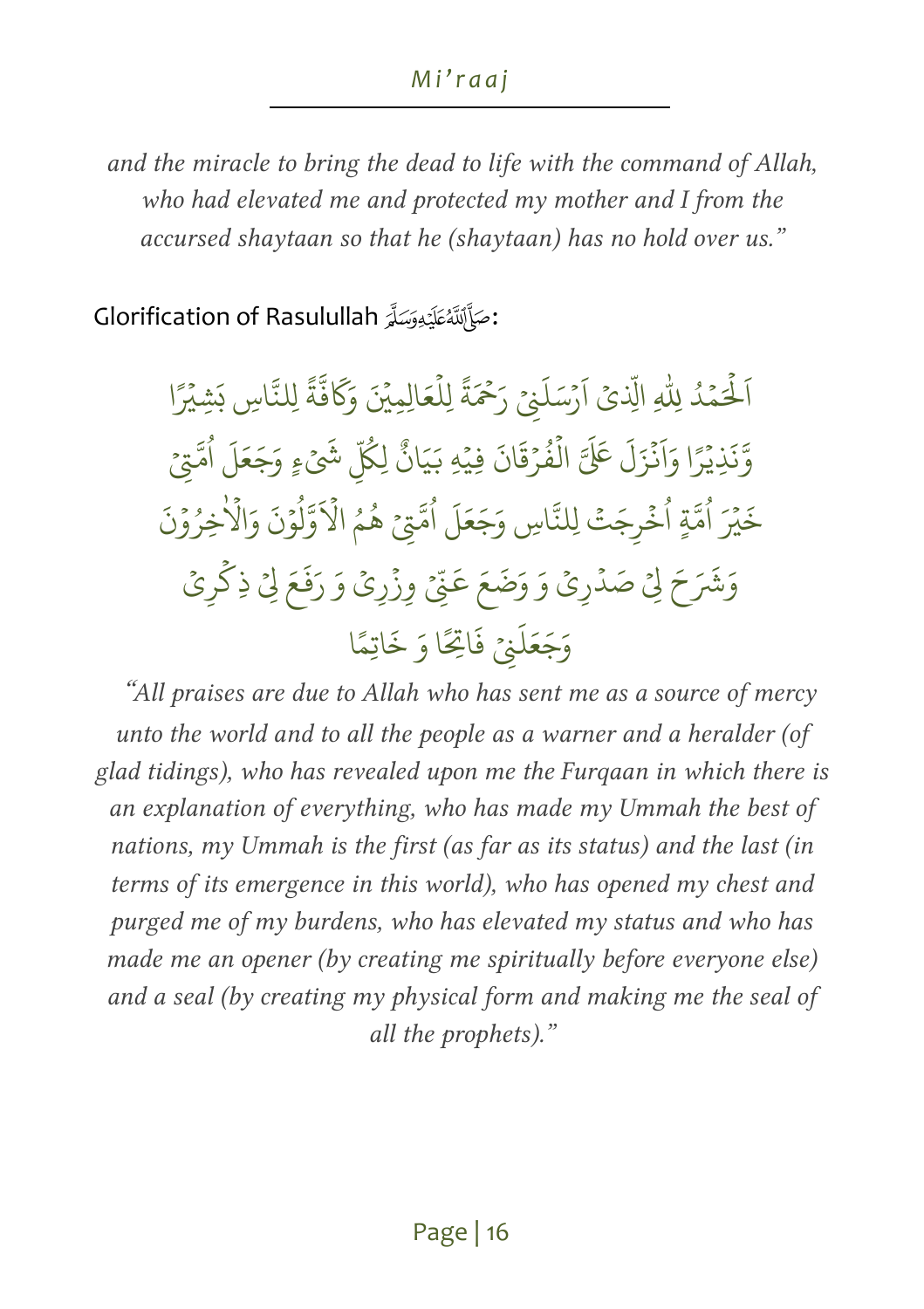When Rasulullah completed his address on the glorification of Allah Ta'ala, Ibraaheem alayhis salaam rose and addressed the other Ambiyaa alayhimus salaam saying:

> ا  $\ddot{\cdot}$ بِهٰذَا أَفْضَلَكُمْ ٝ<br>ٔ ل ضَ ف <u>ّ</u> اَفۡضَلَكُمۡ مُحَمَّدٌ ا ر<br>ح م بہ<br>آ صَلَّى اللَّهُ عَلَيْهِ ا بالمسلمان المسلمان المسلمان المسلمان المسلمان المسلمان المسلمان المسلمان المسلمان المسلمان المسلمان المسلمان<br>المسلمان المسلمان المسلمان المسلمان المسلمان المسلمان المسلمان المسلمان المسلمان المسلمان المسلمان المسلمان ال ر<br>آ ل ً<br>م عَلَيۡهِ وَسَلَّمَ یہ<br>ا وَسَلَّ

"*Due to these virtues and merits, Muhammad has surpassed you."* 

When Rasulullah emerged from the Masjid, three cups were presented before him. One contained water, the other milk and the third contained wine. Rasulullah حَبَأَلِلَّهُ عَلَيْهِ وَسَلَّهَ of milk. Upon this Jibraa'eel alayhis salaam commented: "You have chosen Deenul-Fitrah (the natural Deen). Had you chosen wine, your Ummah would have gone astray and had you chosen the cup with the water, your Ummah would have drowned."

According to some narrations, a cup of honey was also presented to him. He partook a bit of this as well.

# **ASCENSION TO THE HEAVENS**

Subsequent to this, Rasulullah صَأَلَلَهُ عَلَيْهِ وَسَلَّةٍ in the company of Jibraa'eel alayhis salaam and other honourable angels embarked on their ascension to the heavens. According to some narrations, Rasulullah ascended the skies mounted upon the Buraaq animal similar to the preceding leg of the journey.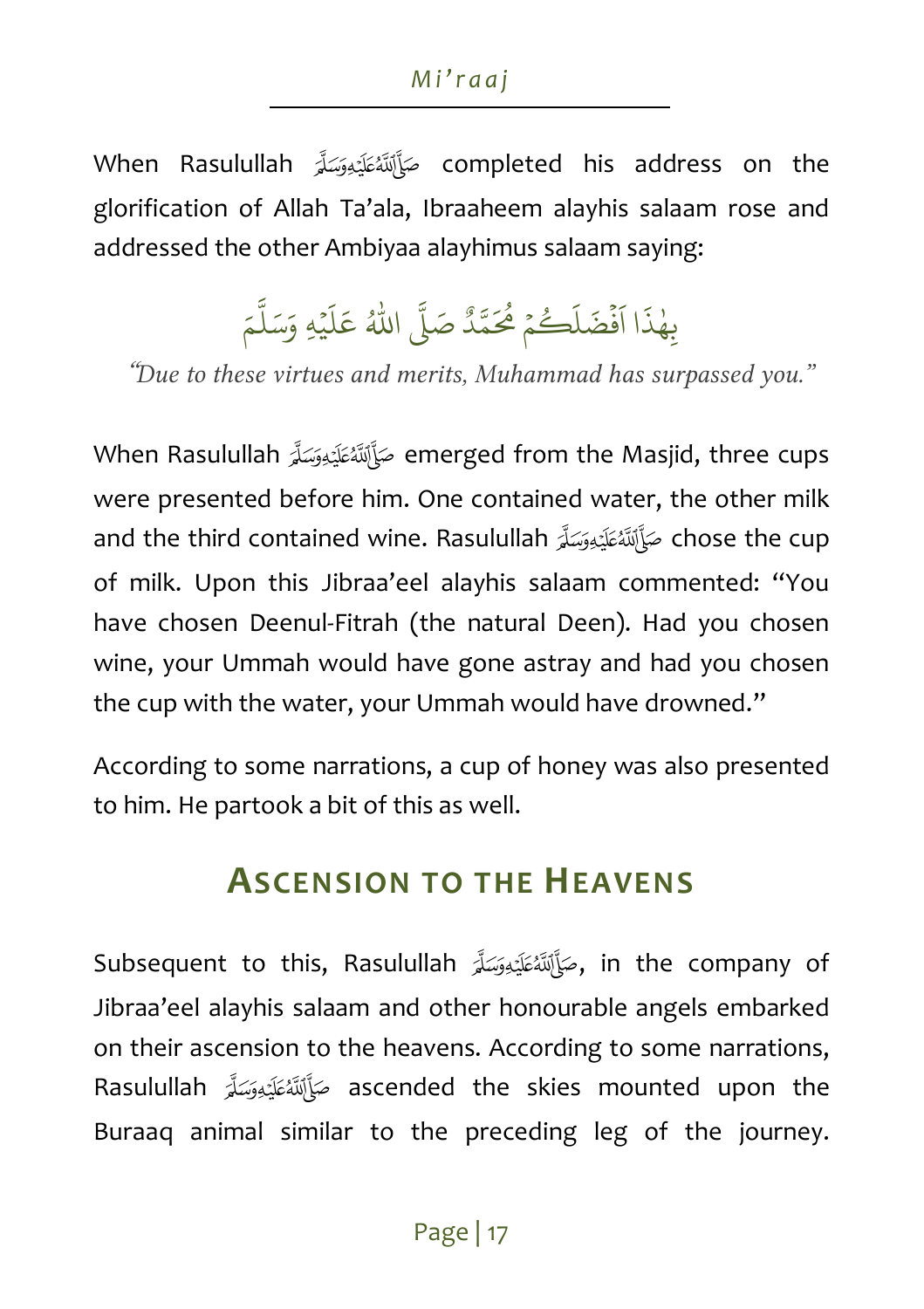However, according to some narrations, after his emergence from Masjidul-Aqsa, Rasulullah ascended the skies with the aid of a ladder studded with gems and emeralds with the entourage of angels on either side of him.

Abu Sa'eed Khudri radiyallahu anhu said that he hea rd Rasulullah saying: "When I concluded my rituals at Masjidul-Aqsa, a ladder was brought before me. I have never set eyes on a ladder more beautiful than this ladder. This is the same ladder that enables the souls of people to climb to the heavens and it is the same ladder that a dying person casts his gaze upon when he is about to breathe his last. My travelling companion Jibraa'eel hoisted me upon this ladder (and I continued ascending) until I reached one of the doors of heaven, which is referred to as 'the door of the Hafazah."

#### **MEETING THE AMBIYAA ALAYHIMUS SALAAM**

In this majestic manner, Rasulullah صَأَلَلَهُ عَلَيْهِ reached the first heaven. Jibraa'eel alayhis salaam requested to be let in. The overseer of the first heaven enquired: "Who is with you?"

"Muhammad Rasulullah is with me," he replied. "Was he invited over here?" he asked.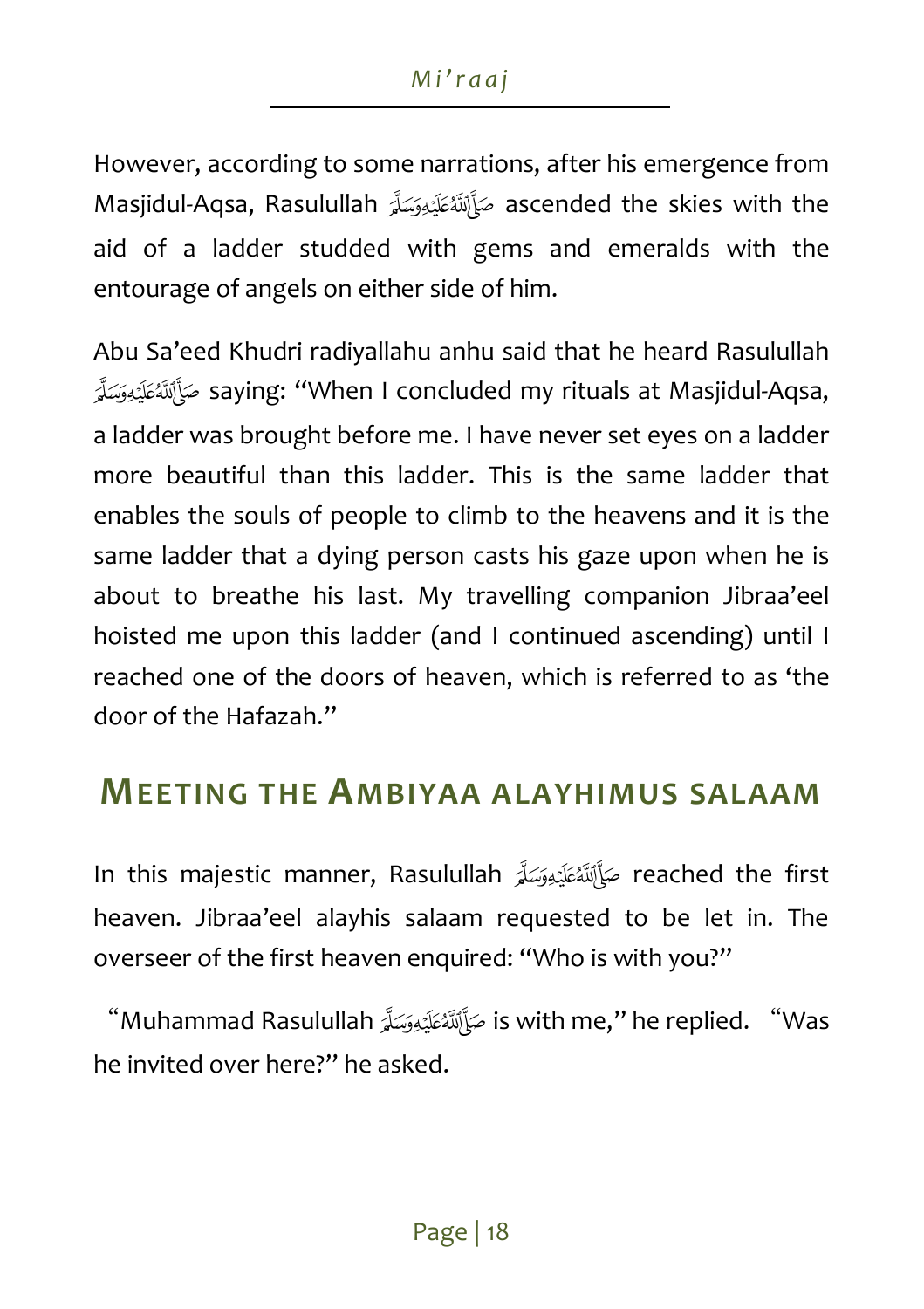When Jibraa'eel alayhis salaam replied in the affirmative, the angels warmly welcomed him and opened the door for him. Rasulullah entered the porch of the first heaven where he came across a rather elderly man. Jibraa'eel alayhis salaam revealed: "This is your father Aadam alayhis salaam. Go ahead! Make Salaam to him." Rasulullah made Salaam to him. He affectionately responded to the Salaam and added: "Marhabaa! Welcome to a pious son and a pious Prophet." He then went on to make dua for Rasulullah .

Whilst meeting him, Rasulullah's glance fell on some figures on Hadhrat Aadam's alayhis salaam right and some on his left. When Aadam alayhis salaam glanced to the figures on his right, he would smile in delight and when he cast his gaze to the figures on his left, he would weep in sorrow. Jibraa'eel alayhis salaam revealed: "The figures on his right represent his pious children, those destined for Jannah. When he casts his eyes towards them he is pleased. The figures on his left represent his evil children, those who are doomed to Jahannam. He weeps in anguish when he casts his eyes upon them."

Then Rasulullah مَكَأَلِلَهُ ascended the second heaven. In the same manner, Jibraa'eel alayhis salaam requested to be let in. When the overseer asked who was with him, Jibraa'eel alayhis salaam replied: "Muhammad Rasulullah is with me." "Was he invited?" he asked.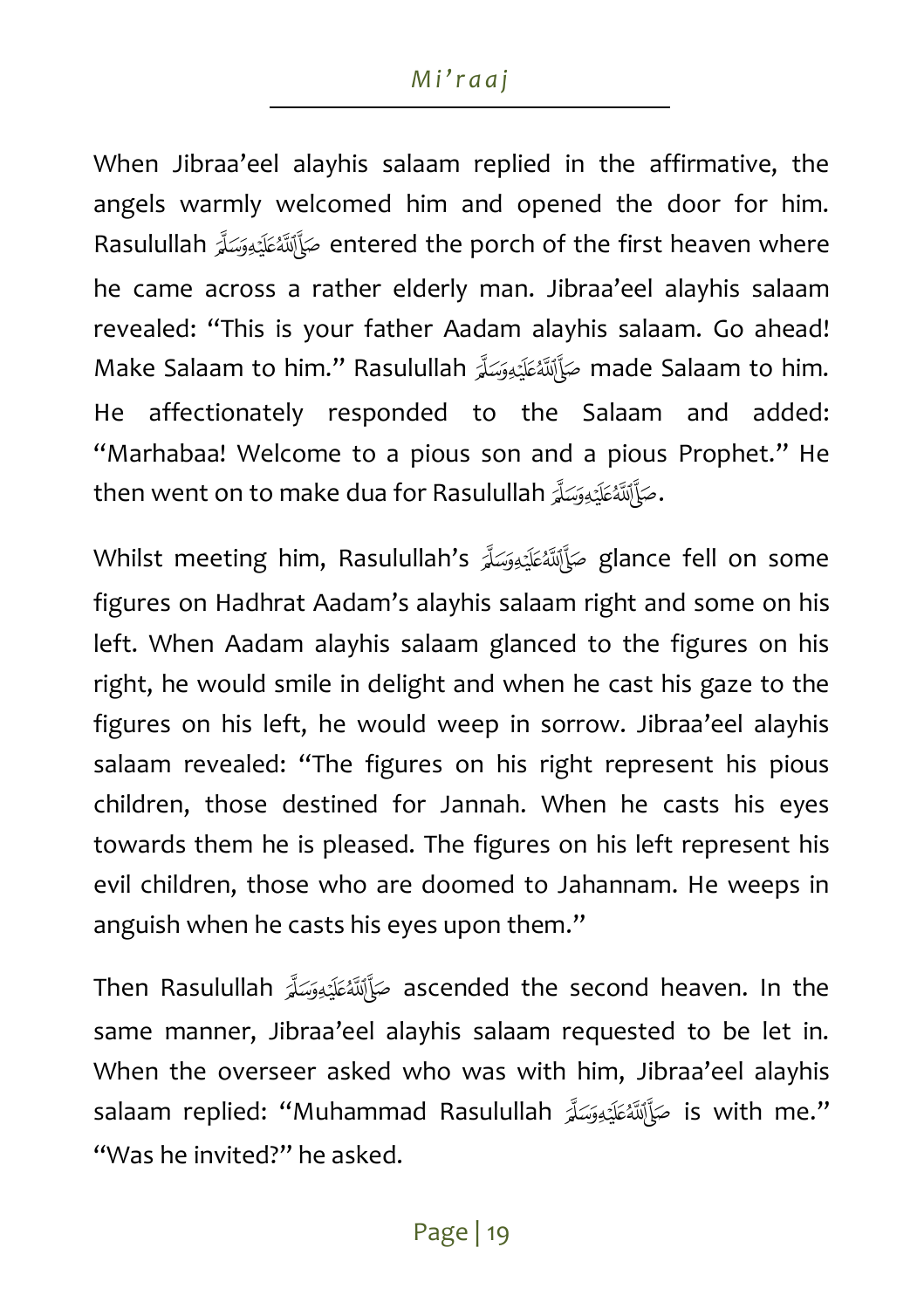When Jibraa'eel alayhis salaam replied in the affirmative, the overseer commented: "Welcome! Welcome to such a majestic guest." Here on this level, Rasulullah حَإَلَيْهُ عَدْوَسَةً guest." Here on this level, Rasulullah Yahya alayhis salaam and Hadhrat 'Isa alayhis salaam.

Jibraa'eel alayhis salaam ushered him into their company saying: "Here, this is Yahya alayhis salaam and 'Isa alayhis salaam. Go on, make Salaam to them." Rasulullah went up to them and offered his Salaam to both of them. They replied to his Salaam and remarked: "Welcome to a pious brother and a pious Prophet."

Thereafter Rasulullah حَإَلَهٌ مَكَيْدِوَسَلَّةِ Thereafter Rasulullah مَ here again Jibraa'eel alayhis salaam asked to be let in as mentioned previously. Here Rasulullah met Yusuf alayhis salaam and as per the previous occasions, R asulullah مَوَّأَلِّلَهُ عَلَيْهِ made Salaam etc. with him. Rasulullah صَأَلَالَهُ عَلَيْهِ وَسَلَّمَ (whilst relating this event) commented: "Yusuf alayhis salaam was bestowed with immense handsomeness."

Thereafter Rasulullah visited the fourth heaven where he met Hadhrat Idrees alayhis salaam. He then proceeded to the fifth heaven where he met Hadhrat Haroon alayhis salaam. From there, he ascended to the sixth heaven where he met Hadhrat Musa alayhis salaam, then to the seventh heaven where he met Hadhrat Ibraaheem alayhis salaam. He spotted him resting his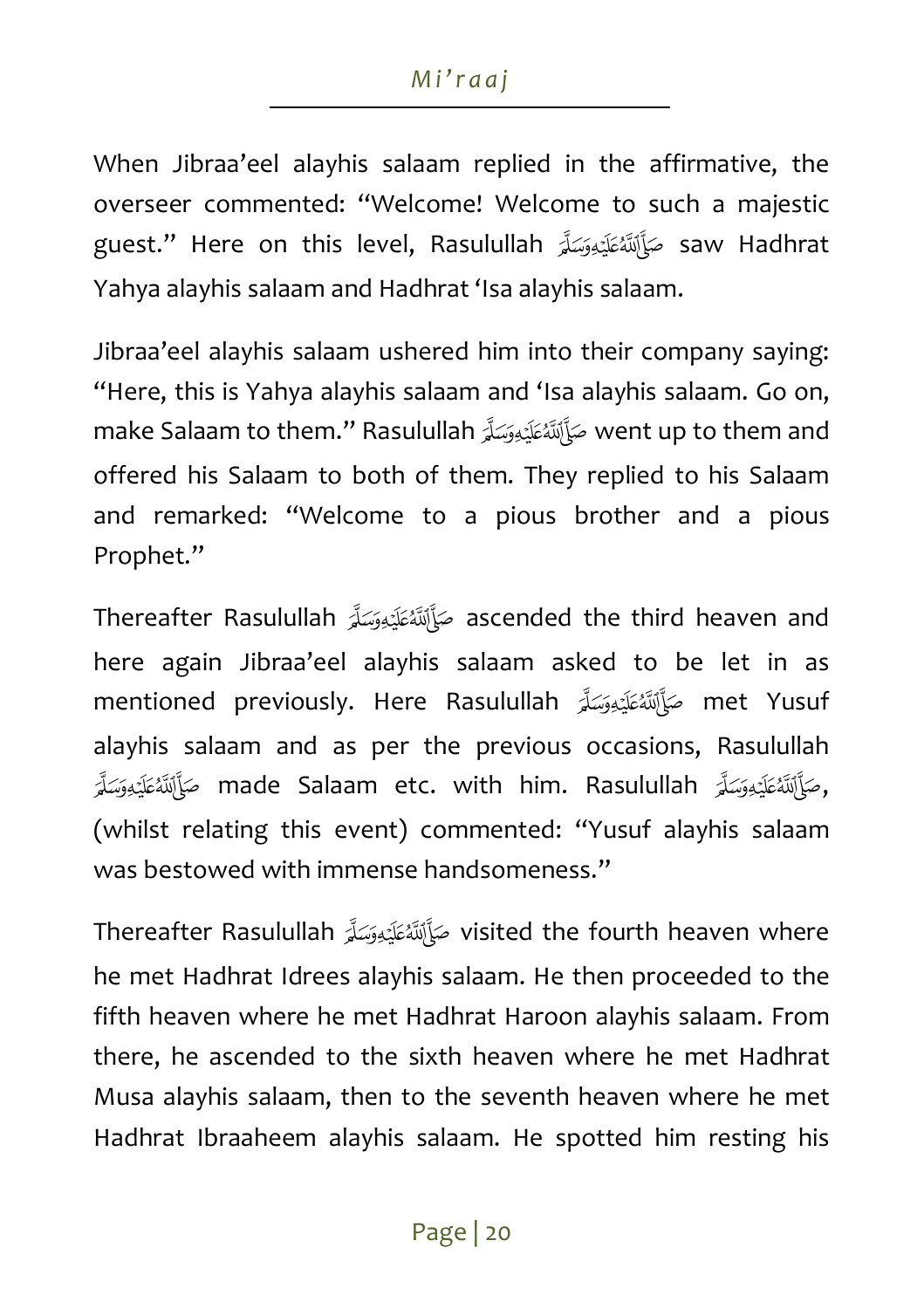back against the Baitul-Ma'mur. The Baitul-Ma'mur is the Qiblah of the angels and falls directly in line with the Ka'bah. If, hypothetically speaking, the Baitul-Ma'mur had to come crashing down; it would fall directly onto the Ka'bah. Seventy thousand angels make Tawaaf of this Baitul-Ma'mur every single day never to get another chance again.

Jibraa'eel alayhis salaam informed Rasulullah صَأَلَسْكَيْدِوَسَلَّهُ that this is his father and he should make Salaam with him. Rasu lullah went ahead and made Salaam with him. Ibraaheem alayhis salaam replied to the Salaam and remarked: "Welcome to a pious son and to a pious Prophet."

# **SIDRATUL-MUNTAHA**

Following this meeting with Ibraaheem alayhis salaa m, Rasulullah was raised to the Sidratul-Muntaha. This is a lotus tree towering above the seventh heaven. Whatever rises from the earth stops at Sidratul-Muntaha (the lotus-tree of the outer extremity), and from this point onwards, it is raised further into the heavens. On the other hand, whatever descends from the Malaul-A'laa first descends upon Sidratul-Muntaha and from there it descends further to the other heavens and beyond, thus the name Sidratul-Muntaha.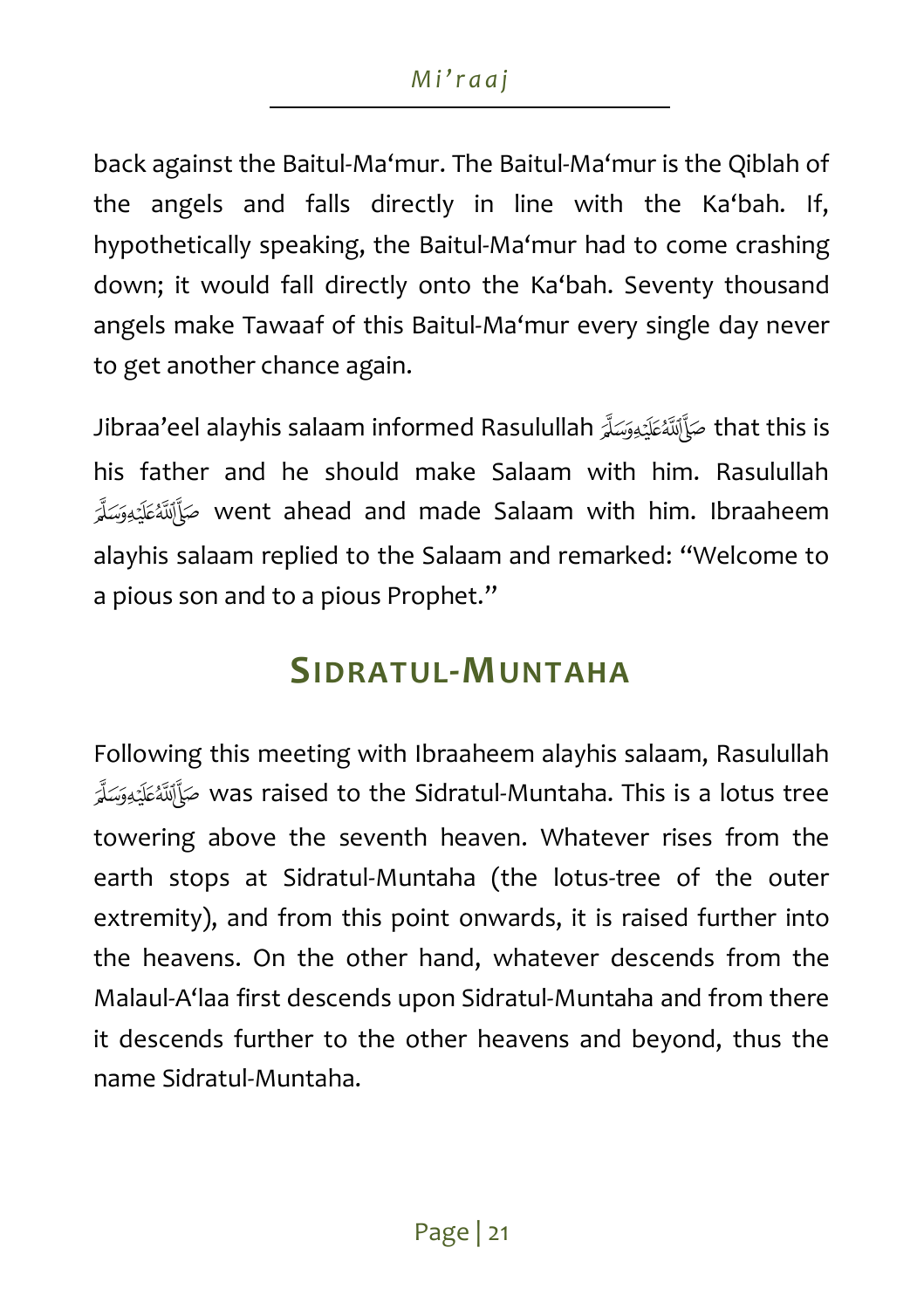At this very location, Rasulullah beheld Jibraa'eel alayhis salaam in his original form. He also witnessed some strange and amazing celestial radiances of Allah Ta'ala. He also saw innumerable angels and golden moths hovering about the Sidratul-Muntaha.

# **OBSERVATION OF JANNAH AND JAHANNAM**

Jannah is in close proximity to Sidratul-Muntaha. The Qur-aan Shareef depicts:

> عِنْدَ سِدْرَةِ الْمُنْتَهِٰي عِنْدَهَا جَنَّةُ الْمَأْوٰي  $\ddot{\cdot}$ ْ **في**ة ُ ہ<br>1 َ<u>ْ</u> و<br>ڏ ٰ ْ ہ<br>1

"*At Sidratul-Muntaha, near it is the abode of Jannah."* 

This is why Abu Sa'eed Khudri's alayhis salaam narration mentions that after his performance of Salaah in Baitul-M'am ur, Rasulullah was elevated to Sidratul-Muntaha. From Sidratul-Muntaha, Rasulullah was raised to Jannah. After his visit to Jannah, Jahannam was presented before him. In other words, the horrors of Jahannam were laid bare to him.

Rasulullah says: "I reached Sidratul-Muntaha where I beheld astounding colours and incredible embellishments. I have no idea what they were. I was then admitted into Jannah where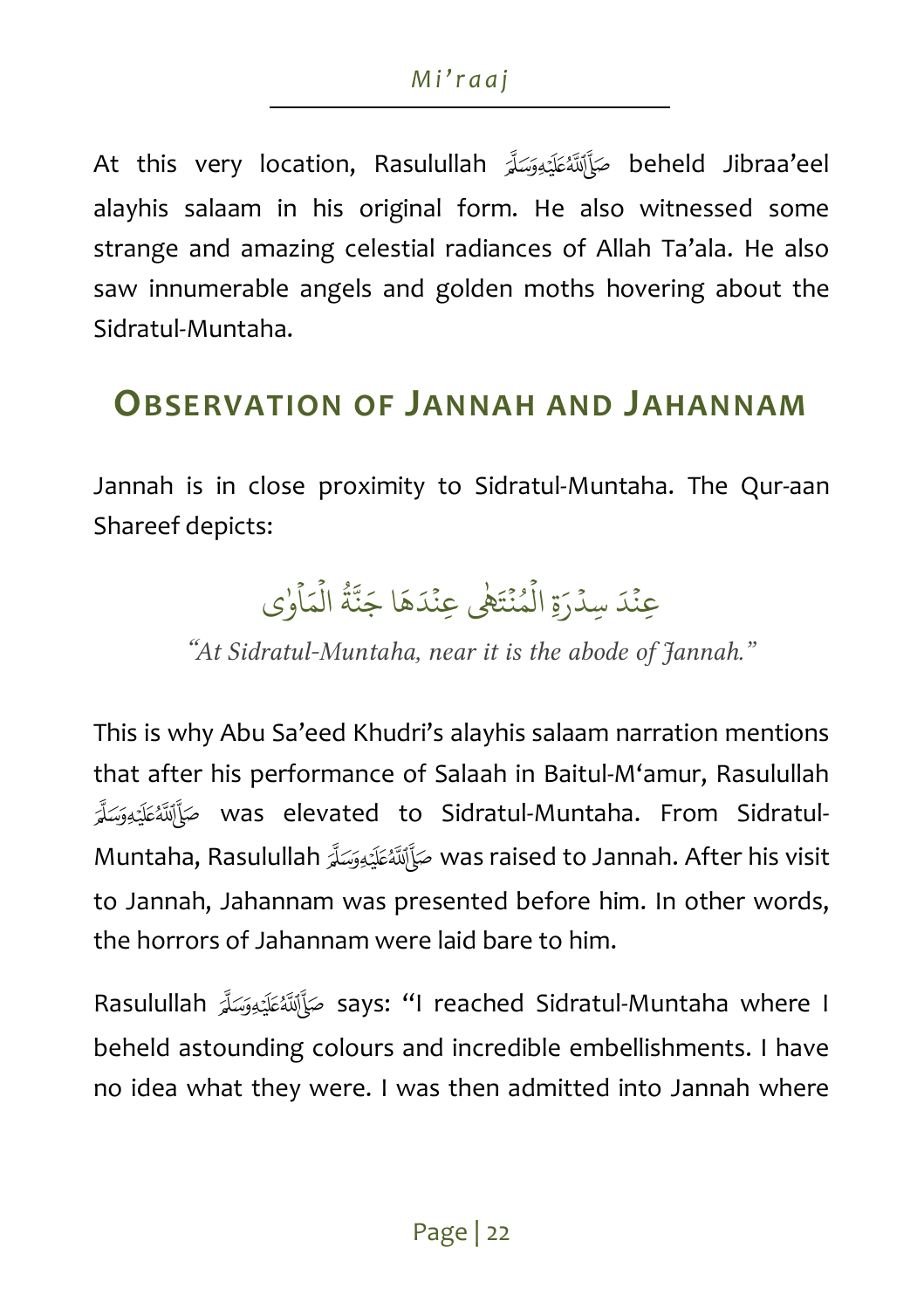the domes were constructed from (mammoth-sized) pearls and the soil was of musk."

# **SAREEFUL-AQLAAM**

#### **THE SITE OF THE MOVEMENT OF THE PENS**

Thereafter Rasulullah ascended even further where he was able to perceive the sounds made by the pens (recording predestination). The sound produced by the scratching of these pens of predestination is referred to as Sareeful-Aqlaam. This is the location where the pens of fate are engaged in recording everything that is to transpire in the future. The angels were busy transcribing the divine edicts and religious commandments from the Lawh-e-Mahfooz (the preserved tablet).

Divine Proximity - (Celestial vision, divine conversation and the conferral of sacred edicts)

# **IN THE PRESENCE OF ALLAH TA'ALA**

From Sareeful-Aqlaam, Rasulullah traversed through a number of concealed realms until he finally arrived in the sacred presence of Allah Ta'ala. It is said that a Rafraf (a green silken carriage) was provided for his conveyance. Rasulull ah mounted this carriage and was thus conveyed to the closest of the celestial realms before the majesty of Allah Ta'ala.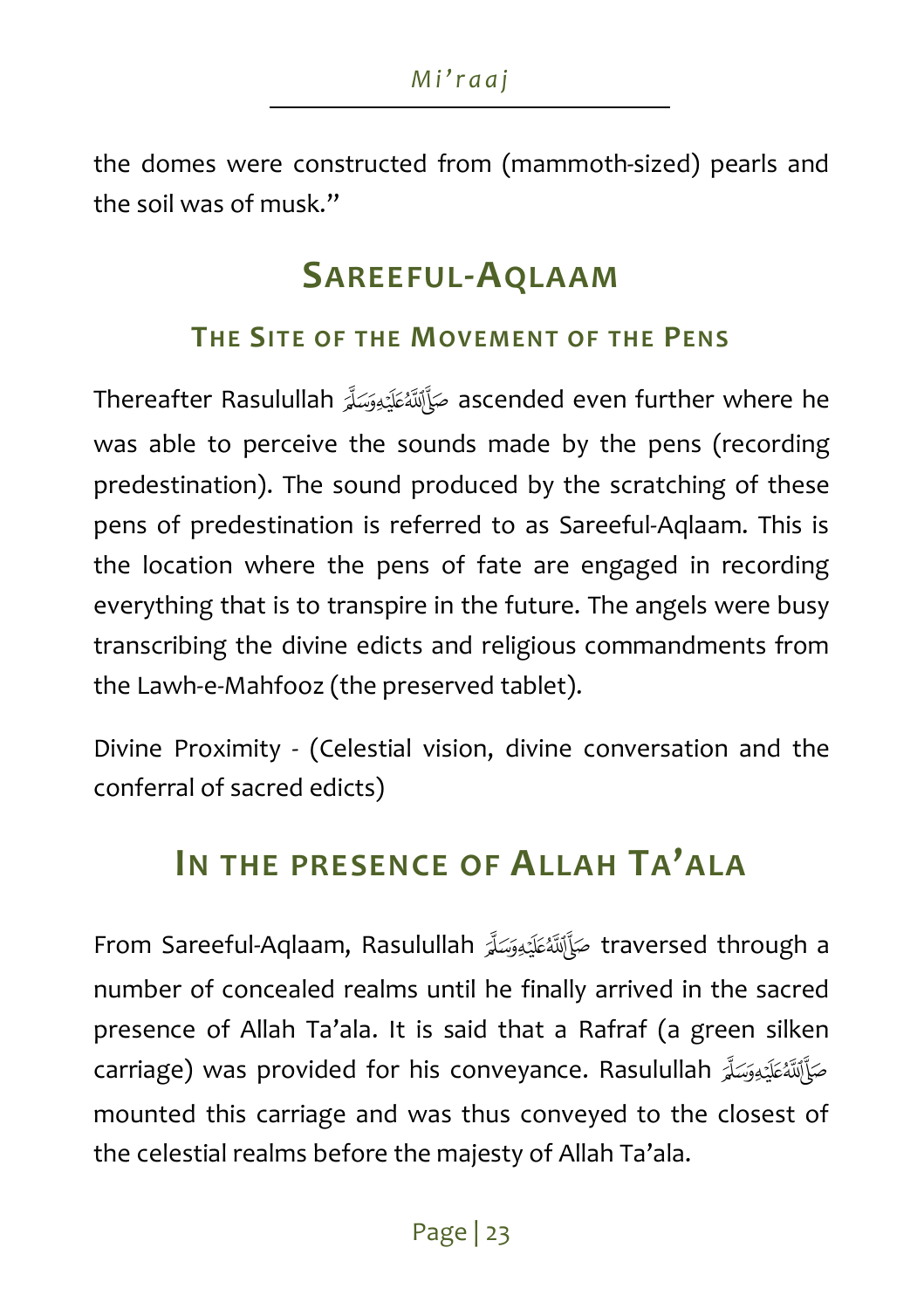When Rasulullah reached this area of 'close proximity', he fell into Sajdah. Here he caught sight of the magnificence of the radiance of Allah Ta'ala from beyond the divine screen and without any intermediary he was honoured to converse directly with Allah Ta'ala.

Rasulullah said: "I caught sight of the greatest of (divine radiances). Thereafter Allah Ta'ala communicated whatever He wished to communicate to me."

Rasulullah was blessed with setting eyes on Allah Ta'ala and communicating with Him directly without any intermediary between them. Allah Ta'ala conversed with Rasululla h and endowed him with three gifts on this great occasion; the first gift was made up of the five daily Salaah; the second gift was the closing verses of Surah Baqarah, which includes the mercy, affection, ease and forgiveness of Allah Ta'ala upon this Ummah and it focuses upon victory and assistance to the Muslims against the disbelievers. Although these verses are in the form of duas, the verses are more of an educative and enlightening nature. It is as though Allah Ta'ala is enlightening this Ummah in these closing verses that they should make a point of imploring Allah Ta'ala and He will respond to their duas.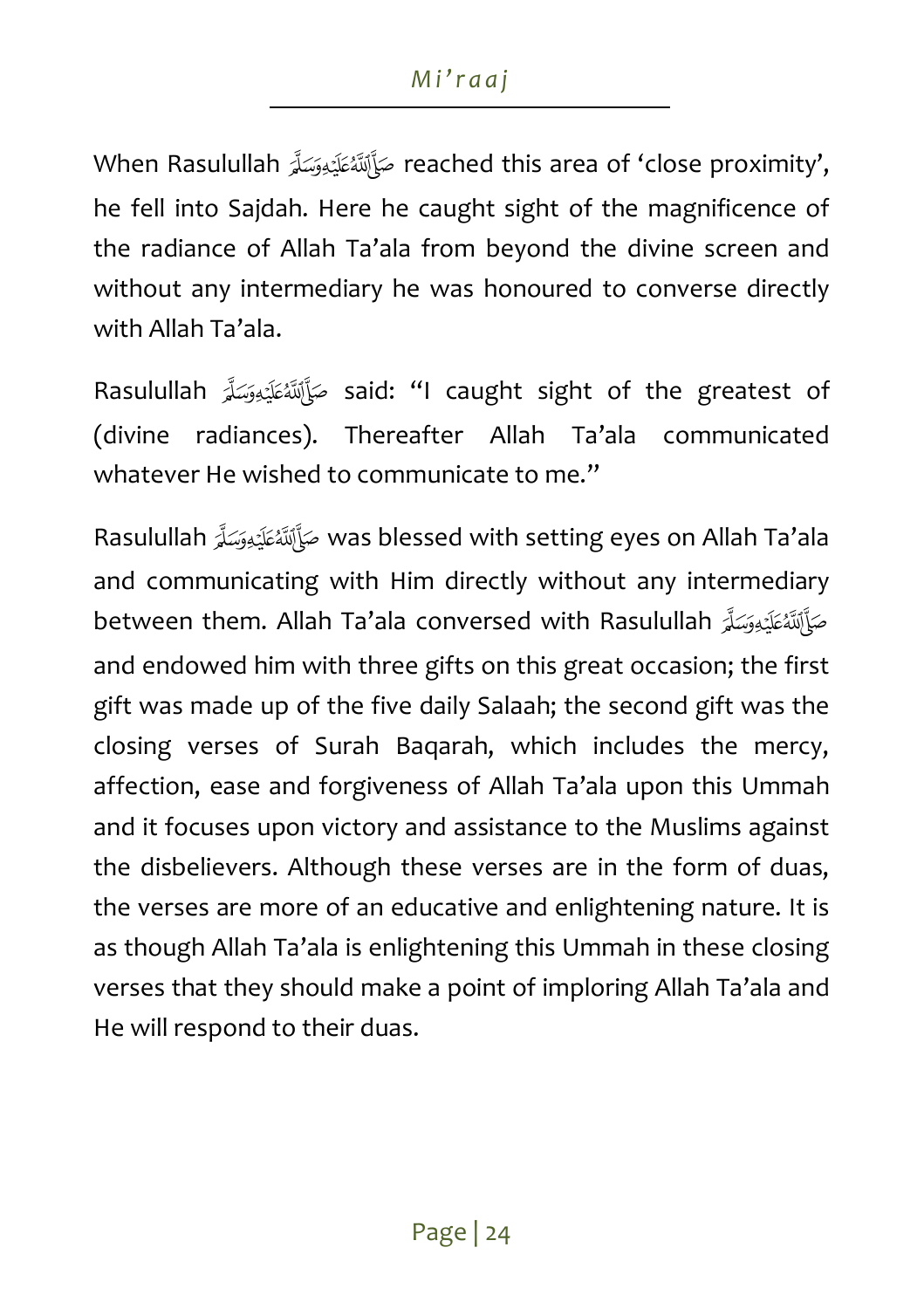ہ<br>ہ و وَلَوْ لَمْ ا  $\frac{1}{2}$ .<br>آ لَمْ تُرِدِّ ៎ و<br>د ر<br>آ يمل  $\frac{1}{2}$  $\ddot{\cdot}$ نَيۡلَ مَا نَرۡجُوۡ ٝ<br>ْ و  $\ddot{\phantom{0}}$  $\ddot{\cdot}$ نَرْجُوْ وَ نَطْلُبُهُ وگھ ُ ُ ؚ<br>؞  $\ddot{\cdot}$ نَطْلَبُهُ

#### مِنۡ فَیۡضِ ْ بِهِ مَسْ  $\ddot{\cdot}$ ف جُوُدِكَ مَا عَلَّمۡتَنَا ٝ<br>ْ و  $\frac{1}{2}$ بہ<br>آ  $\mu$ ر<br>م عَلَّمۡتَنَا الطَّلَبَا ر<br>آ ل الط

*If You had no intention to bestow upon us from Your oceans of grace, You wouldn't have enlightened us on the method of begging from You.* 

In other words, You wouldn't have even informed us of what to beg of You.

The third gift awarded to Rasulullah صَأَلَلَهُ عَلَيْهِ وَسَلَّةٍ on this night was that Allah Ta'ala would pardon the major sins of any Ummati who does not ascribe partners unto Him. In other words, Allah Ta'ala will not condemn a perpetrator of major sins to eternal hellfire, as He would do to the disbelievers. Some of them will be pardoned through the intercession of the Ambiyaa alayhimus salaam. Others will be forgiven due to the intercession of the noble angels whilst others will be forgiven solely by the mercy and grace of Almighty Allah. Any person whose heart embraces even an iota of faith (Imaan) will, in due course, be released from Jahannam.

According to a lengthy Hadith of Abu Hurayrah radiyallahu anhu, during the course of his conversation with Allah Ta 'ala, Rasulullah was addressed by Allah Ta'ala thus: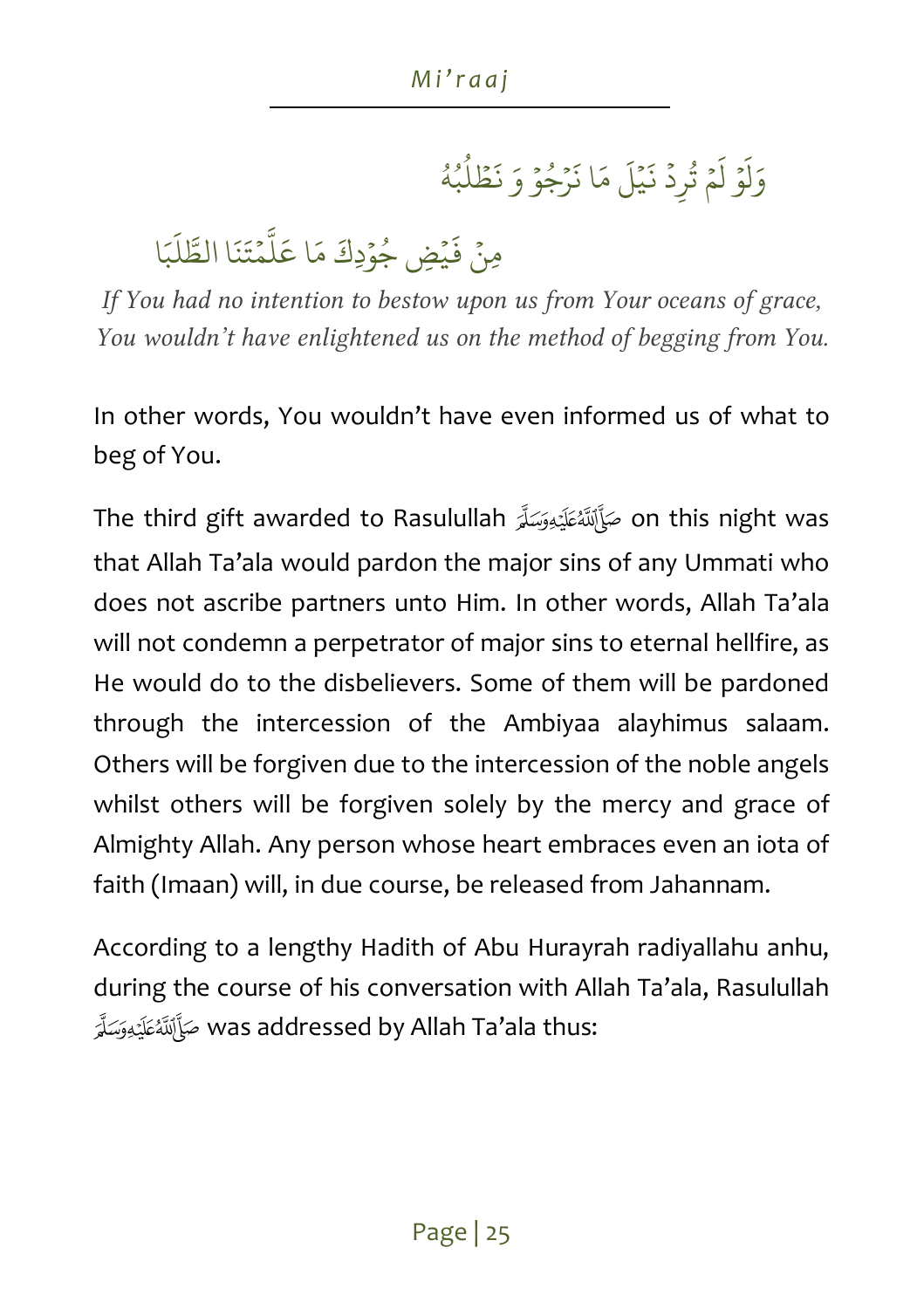ا<br>آ

ہ<br>1

 $\tilde{1}$ 

 $\tilde{t}$ 

َ َال ق  $\ddot{\cdot}$ فَقَال و لَهُ رَبُّهُ قَدِ و  $\ddot{\phantom{0}}$ قَدِ ائَّخَذْتُكَ و<br>د <u>ْ</u> ِ<br>پير<br>مر ات لِيْلا **ٔ**  $\ddot{\cdot}$ خَلِيْلًا وَحَبِيْبًا وَاَرْسَلْتُكَ **ٔ** و<br>په ْ َ َ و ا اِلَى النَّاسِ  $\frac{1}{2}$ ة  $\frac{1}{2}$ ف :<br>} كَافَّةً بَشِيْرًا وَنَذِيْرًا **ٔ**  $\ddot{\cdot}$ وَنَذِيْرًا وَ شَرَحْتُ لَكَ ْ پ لكَ ر<br>5 صَدْرَكَ وَ وَضَعْتُ عَنْكَ ْ ْ <u>ْ</u> ر<br>م ع ِ<br>د وِزْرَكَ وَ رَفَعُتُ <u>ْ</u> ْ  $\frac{1}{2}$ رَفَعَتُ لَكَ ل ِ<br>د ذِكْرَكَ فَلَا <u>ہ</u> ؚ<br>ا  $\frac{1}{2}$ فلا اذكرُ ُ ا<br>ح .<br>ذَكَرُ اِلَّاذُكِرْتَ <u>ْ</u> ُ ا ؙ<br>; بة<br>1 اِلَّاذُكِرْتَ مَعِيْ وَجَعَلْتُ ہ<br>1 مَّتَكَ خَيْرَ ُ ا خَيْرَ اُمَّةٍ اُخْرِجَتْ لِلنَّاسِ وَجَعَلْتُ اُمَّتَكَ وَسَطَّا و<br>ا <u>:</u> ُ ہ<br>1 ُ وَجَعَلْتُ اُمَّتَكَ هُمُ الْأَوَّلِيْنَ ہ<br>1 و<br>ا ا و و الْاَوَّلِيْنَ وَالْاٰخِرِيْنَ ْ م وَالْأُخِرِيْنَ وَجَعَلْتُ مِنْ اُمَّتِكَ ہ<br>1 و<br>ا ا ا ً َام و ق <u>۠</u> ر<br>آ ا ْ قُلْوُبُهُمْ انَاجِيَٰلُهُمْ و ُ <u>ٰ</u> و<br>ا و<br>د ٝ<br>ٔ و<br>م و<br>ا ْ بِهِ مَسْ  $\ddot{\cdot}$ ن اَنَاجِيَٰلُهُمۡ وَجَعَلۡتُكَ ا و<br>په ہ<br>1 ر<br>1 ِ<br>وَلَ اَوَّلَ النَّبِيِّيْنَ خَلُقًا ا ًہ<br>1  $\ddot{\cdot}$ خَلُقًا وَاخِرَهُمْ ٝ<br>ٔ و ا ا ً بَعْثًا وَاَعْظَيْتُكَ ំ<br>៖ و<br>په ْ بِي ْ وَاَعْطَيْتُكَ سَبْعًا مِنَ الْمَثَانِيُ ا ؙ<br>
<sup>ٔ</sup> الُمَثَانِيَ لَمْ ہ<br>1 ֦֧֧֟֟֓<u>֓</u>  $\frac{1}{1}$ لَمۡ اُعۡطِهَا نَبِيًّا ْ ُ  $\ddot{\cdot}$ ن كَ َ بمل ؙ<br>
<sup>ٔ</sup>  $\frac{1}{2}$ ق ِ<br>عَطَيْتُكَ و<br>په په ؙ<br> **֡** ْ وَأَعْظَيْتُكَ خَوَاتِيْمَ ا <u>ٰ</u> خَوَاتِيْمَ سُوْرَةِ الْبَقَرَةِ ْ و  $\frac{1}{2}$ الْبَقَرَةِ مِنْ كَنْزٍ ہ<br>1 <u>ْ</u> ٍ<br>م ِ<br>كَنْزِ تَحْتَ ْ تَّحَْتَ الْعَرْشِ لَمْ ْ ہ<br>1 ֦֧֧֟֟֓<u>֓</u>  $\frac{1}{1}$  ل اُعۡطِهَا نَبِيًّا ر<br>م و<br>ا  $\ddot{\cdot}$ .<br>نَبِيًّا قَبۡلَكَ ل ب ْ بِهِ مَسْ  $\frac{1}{2}$ قَبۡلَكَ وَاَعۡطَیۡتُكَ و<br>په ؙ<br>
<sup>ٔ</sup> ْ وَاَعْطَيْتُكَ الْكَوْثَرَ ا  $\tilde{\mathbf{r}}$ ث و <u>،</u> ِ<br>ج الْكَوْثَرَ وَاَعْطَيْتُكَ .<br>1 و<br>په <u>ْ</u> ْ ۔<br>وا ا  $\frac{1}{2}$ ة َ َانِي م  $\tilde{\mathbf{r}}$ ث سُهُمٍ ُ <u>ّ</u> َ ا و<br>ھ م ر<br>آ لإشلا <u>ّ</u> ر<br>1 ر<br>آ ا ور وَالْهِجْرَةُ وَالْجِهَادُ وَالصَّلَاةُ <u>ْ</u> .<br>أ ُ ْ ور ر<br>آ وَالصَّلَاةُ وَالصَّدَقَةُ و<br>د :  $\ddot{\phantom{0}}$ وَالصَّدَقَةُ وَصُوۡمُ و<br>ھ ْ رَمَضَانَ وَالْأَمْرُ ُ <u>ٰ</u> وَالْاَمْرُ بِالْمَعْرُوْفِ وَالنَّهْيُ عَنِ ٝ<br>ْ ُ ំ<br>៖ .<br>1 ُ ِ<br>م عَنِ المُنْكَرِ َ الْمُنْكَرِ وَجَعَلْتُكَ <u>ْ</u> و<br>م ْ و<br>په ہ<br>1 اتِجًا  $\ddot{\cdot}$ فَاتِحًا وَ خَاتِمًا إلَىٰ اٰخِرِ الْحَدِيْثِ ( اَخْرَجَهُ ٰ ٝ<br>` ر<br>ا ِّ <u>:</u> اَخْرَجَهُ ابْنُ جَرِيْرٍ فِي ا **ٔ** ْ م ِ<br>فُسِيْرِ <u>ْ</u>  $\ddot{\phantom{0}}$ تَفۡسِيۡرِ سُوۡرَةِ الۡاَسۡرَاءِ عَنۡ <u>ٰ</u> و عَنۡ ابِی َ ابی  $\frac{1}{2}$ هُرَيْرَةَ رَضِيَ اللَّهُ عَنْهُ ْ م و ُ<u>ْ</u> ً<br>م عَنْهُ بِطُوْلِهِ <u>ہ</u> و<br>د ا  $\ddot{\cdot}$ كَذَا فِي الْخَصَابِصِ الْكُبْرٰي ہ<br>\<br>\ و<br>م .<br>1

"*I have adopted you as my Khalil (bosom friend) and Habib (beloved). I have sent you to all the peoples of the world as a Basheer (presenter of glad tidings) and as a Nazeer (warner). I have opened your breast for you, I have relieved you of your burden and I have*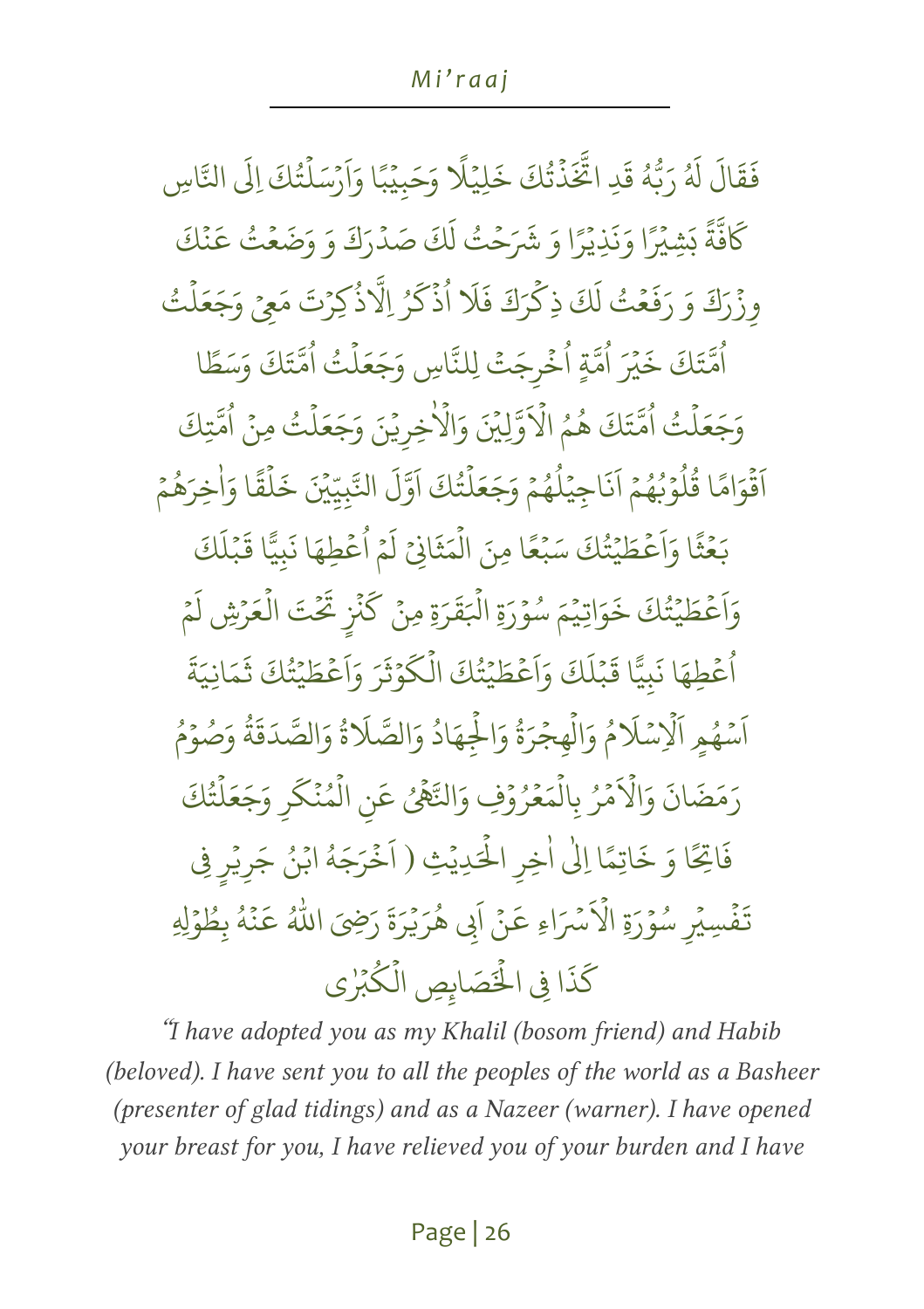*elevated your mention. My oneness is not mentioned but with you as My slave. I have made your Ummah the best of Ummahs that was ever raised from the people. I have declared your Ummah as the most just and moderate Ummah. I have rendered your Ummah as the first (in terms of its virtue) and last (in terms of its appearance in this world). I have made from your Ummah a group of people whose hearts contain the Injeel. (In other words, the divine words of the Qur-aan will be etched onto their hearts.) I have made you the first Prophet in terms of the creation of your Nur and the last Prophet in terms of your commission. I have awarded you the Sab'ul-Mathaani (Surah Fatihah), which I had not given to any messenger prior to you. I have bestowed upon you the closing verses of Surah Baqarah from the treasures beneath the divine throne, which I had not bestowed to any messenger prior to you. I have granted you the Kauthar (the pond), and I have bestowed your Ummah with eight distinctive merits; Islam, Hijrah, Salaah, Sadaqah (charity), Saum of Ramadhaan, Amr bil M'aroof (enjoining good) and Nahy 'anil-Munkar (forbidding evil). I made you a Faatih (opener or forerunner to the Ambiyaa) and Khaatam (seal of all the Prophets)….."* 

# **THE GIFT OF SALAAH**

Allah Ta'ala bestowed Rasulullah with many bounties and blessed him with many glad tidings and awarded him with distinctive injunctions and directives. One of the most significant directives issued to Rasulullah was the obligation to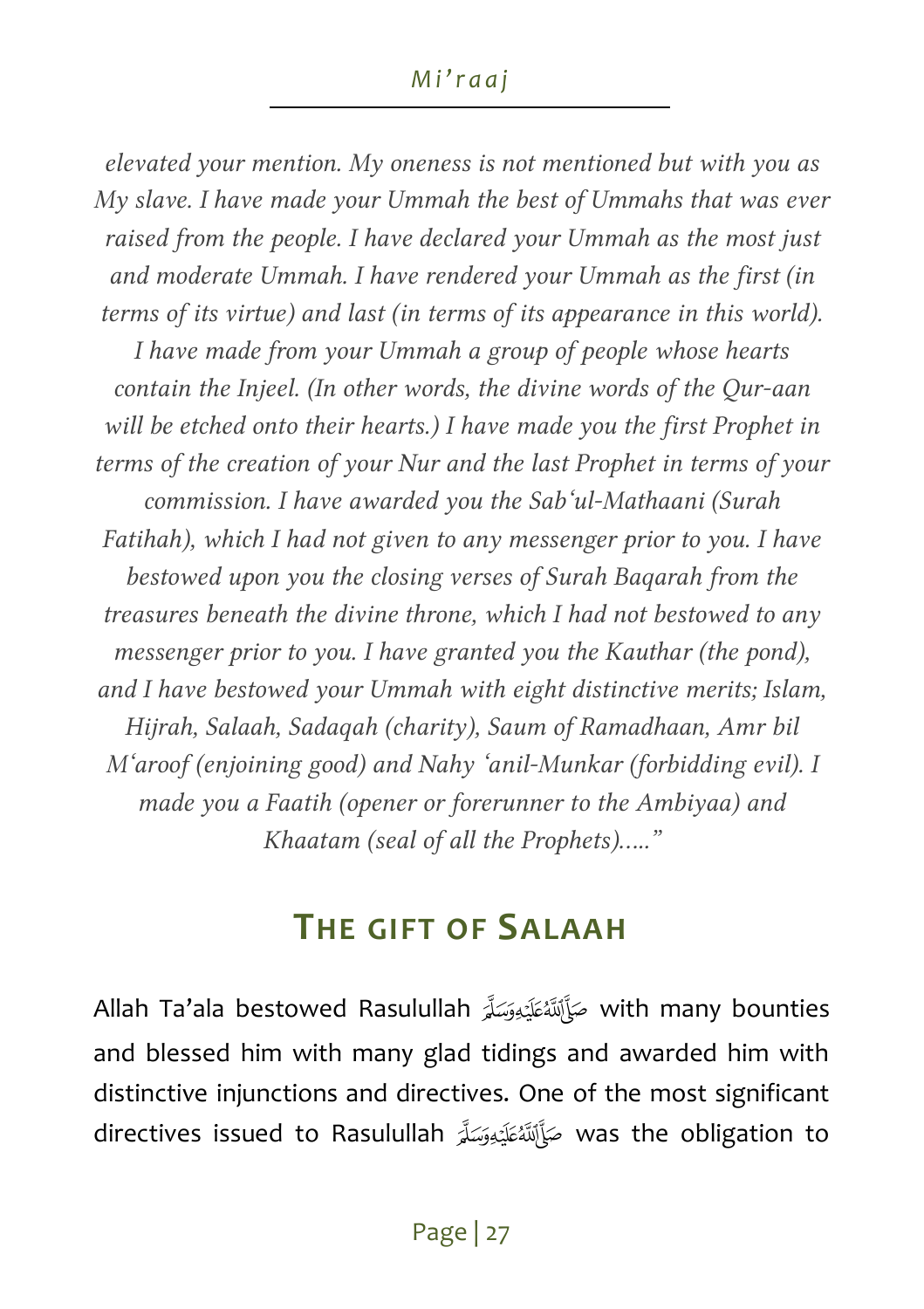observe fifty daily Salaahs. Accepting all these directives and injunctions with delight, Rasulullah صَأَلَلْتَهُ عَلَيْهِ وَسَلَّهُ turned back to return to this earth. On his return journey, he met Hadhrat Ibraaheem alayhis salaam. He made no comment about these injunctions of Salaah, etc.,.

"Thereafter I passed Musa alayhis salaam who asked me what I was commanded with. I replied: 'During the day and night, fifty Salaahs have been prescribed for us.' Musa alayhis salaam remarked: 'I have a great deal of experience with the Bani Israa'eel. Your Ummah is far weaker; they will be unable to cope with this commandment. So return to your Lord and request him to reduce this obligation.'" Rasulullah صَأَلَتْكَ وَسَلَّهَ teturned to Allah and requested Him to reduce the number of Salaahs. Allah Ta'ala reduced it by five. When Rasulullah passed Musa alayhis salaam again, he posed the same question. Once more he requested Rasulullah صَأَلِّللَّهُ عَلَيْهِ وَسَلَّرَ requested Rasulullah مَنْ اللَّهُ عَلَيْهِ وَسَلَّرَ obligation. This going back and forth ensued a number of times until just five daily Salaah remained. Even then, Musa alayhis salaam pleaded with Rasulullah to return to Allah and get yet another reduction. Rasulullah replied: "I have requested a reduction a number of times already. Now I am embarrassed to approach Him for a further reduction." Saying this Rasulullah continued ahead. A voice from the unseen then called out: "These are five but equivalent to fifty."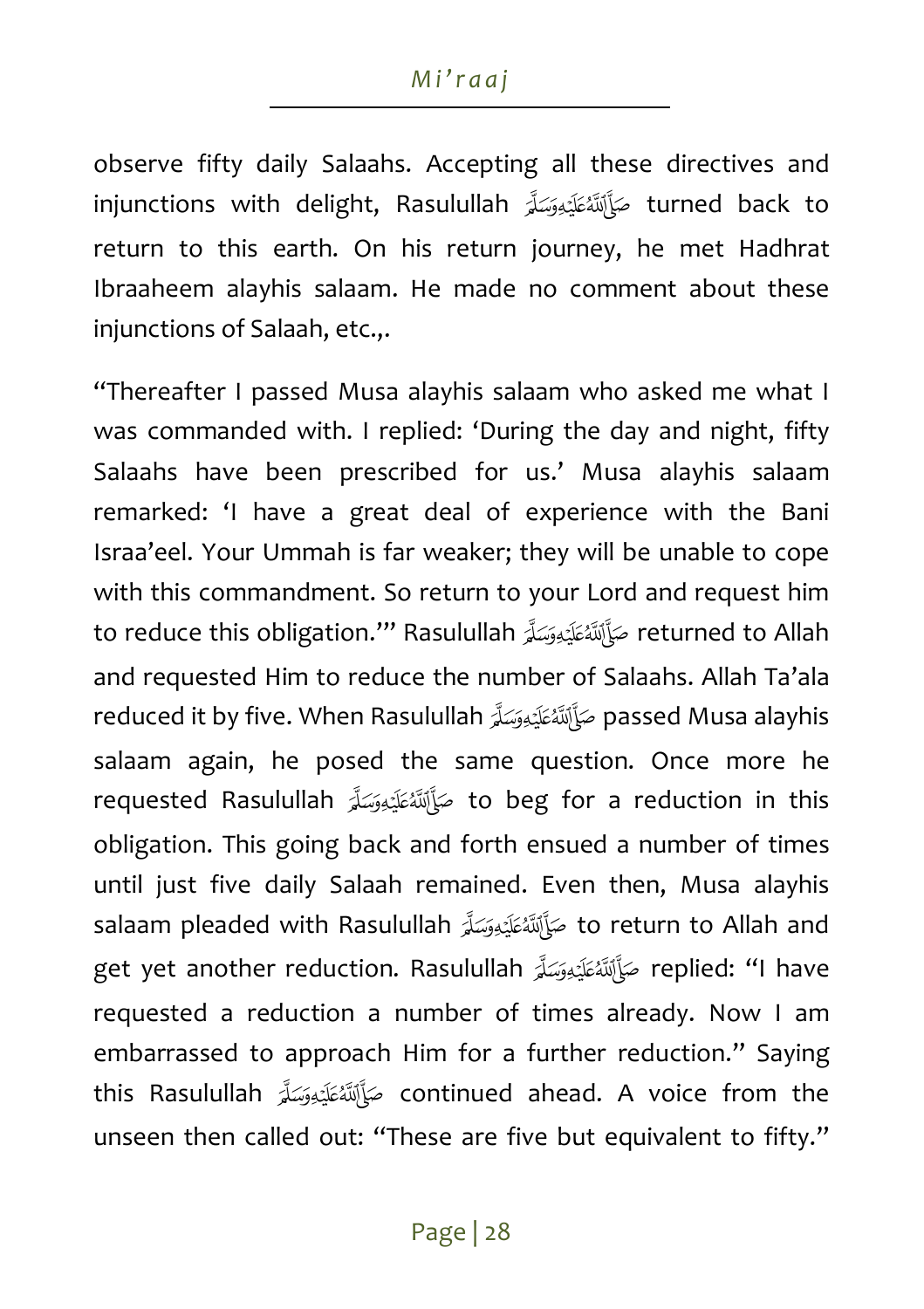That is, these are just five Salaah but the reward of these five Salaah is equal to fifty Salaah. "And My verdict will not be altered. This obligation of just five Salaah was predetermined within My knowledge."

# **MOCKERY OF THE QURAYSH**

In the same order, Rasulullah صَأَلَلْمُعَلَيْهِوَسَلَّهَ In the same order, Rasulullah صَأَلَلْمُعَلَيْهِوَسَ heavens and landed first at Baitul-Muqaddas. From here he mounted the Buraaq and reached Makkah before the break of dawn. The same morning, he recounted this incident to the Quraysh. They, as expected, were left flabbergasted in disbelief. Some of them held their hands over their heads in exasperation whilst others scornfully started clapping their hands. They scoffed at him and exclaimed: "How can he possibly go to Baitul-Muqaddas and return in just one night!" In order to test him, those who had been to Baitul-Muqaddas started throwing questions at him about the distinguishing features of Baitul-Muqaddas. The instant they started interrogating him, Allah Ta'ala brought Baitul-Muqaddas right before his very eyes and he continued responding to their questions. Now when all their questions pertaining to Baitul-Muqaddas were exhausted, they asked: "Okay, tell us some incident about the road leading to Baitul-Muqaddas." Rasulullah replied: "On my way I came across a trade caravan at a certain place that was returning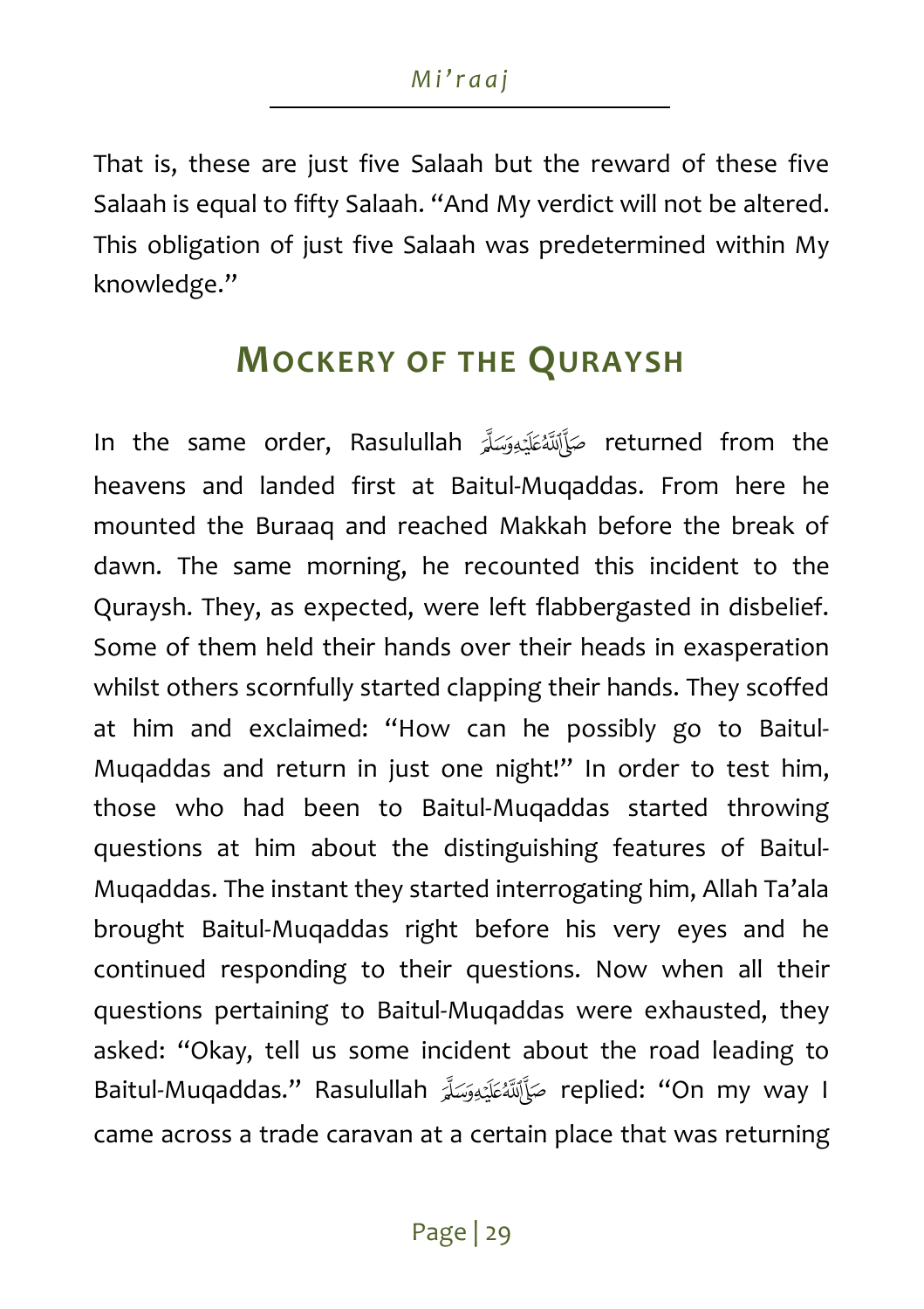to Makkah from Syria. They lost one camel and later retrieved it. Insha Allah, this trade caravan should reach Makkah within three days. Leading the way would be a khaki-coloured camel laden with two sacks of goods."

Accordingly, on the third day, this caravan entered Makkah in precisely the same manner as foretold by Rasulullah and they also narrated the incident of the lost camel. On seeing and hearing this, Waleed bin Mughirah dismissed the whole incident by declaring: "This is nothing but sorcery." The people also concurred with him saying: "Yes, Waleed is speaking the truth."

# **STALLING THE SUN**

Rasulullah informed the Quraysh that the trade caravan that was returning from Syria would be in Makkah by Wednesday evening before sunset. However, by Wednesday evening the caravan failed to make an appearance and the sun was about to set. Rasulullah made dua unto Allah Ta'ala. Allah Ta'ala delayed the setting of the sun for a little while until the caravan entered Makkah the same evening before sunset, in accordance with Rasulullah's prophesy.

According to the scholars of Seerat, this miracle is referred to as the miracle of Habsush-Shams (the stalling of the sun).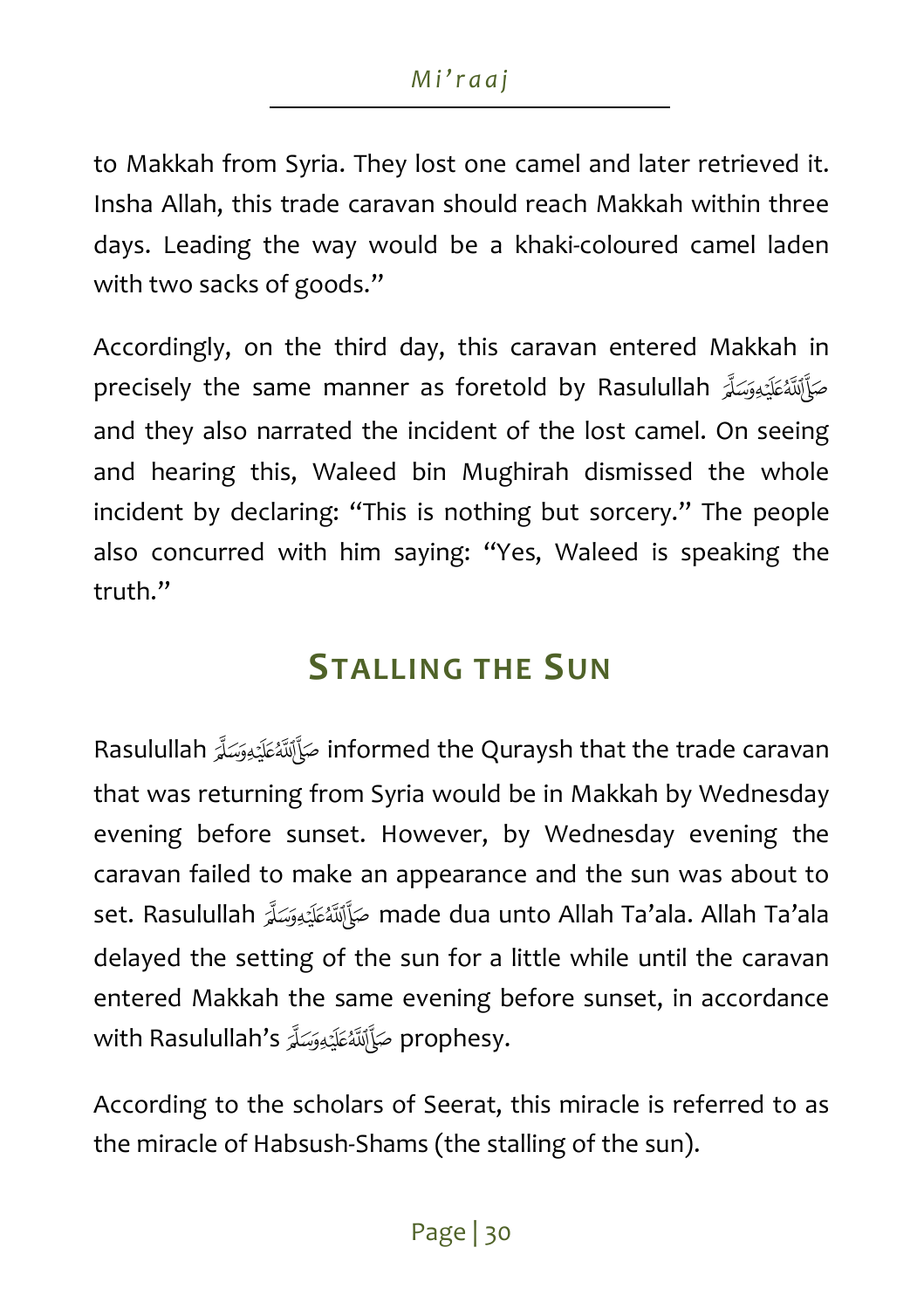Shaikh Taqiyyud-Deen Subki rahmatullahi alayh says:

ءِ و<br>ھس  $\tilde{\mathbf{r}}$ وَشَمْسُ الضُّحٰى طَاعَتْكَ  $\ddot{\phantom{0}}$ ِ<br>م َطَاعَتْكَ عِنْدَ مَغِيْبِهَا  $\ddot{\cdot}$  $\frac{1}{2}$ 

ا َ م  $\frac{1}{2}$ فَمَا غَرَبَتْ  $\ddot{\cdot}$ غَرَبَتْ بَلْ وَافَقَتْكَ ہ<br>آ ់  $\frac{1}{2}$ ق وَافَقَتْكَ بِوَقَٰفِهِ ៝

"*The setting sun complied with you, it did not set but it submitted to you by you stalling it."* 

In this manner Allah Ta'ala confirmed the truthfulness of Rasulullah . The Quraysh witnessed his honesty with their very own eyes. They heard the truth with their very own ears but they remained committed to their obstinacy and refutation of the truth. They were bent on rebelling against the truth. Some of them went to Abu Bakr radiyallahu anhu and said: "Your friend, Muhammad (Rasulullah مَكَأَلِلْتَهُ عَلَيْهِ وَسَكَّرَ) says that he went to Baitul-Muqaddas last night and returned before dawn. Do you believe him?" Abu Bakr radiyallahu anhu asked: "Did Muhamma d say that?" When they replied in the affirmative, Abu Bakr radiyallahu anhu declared: "Then it has to be the truth. I wholeheartedly believe in whatever he says. In fact, day and night I believe in the heavenly news he conveys to us which is even beyond that." From that moment on, he was conferred with the title of Siddeeq.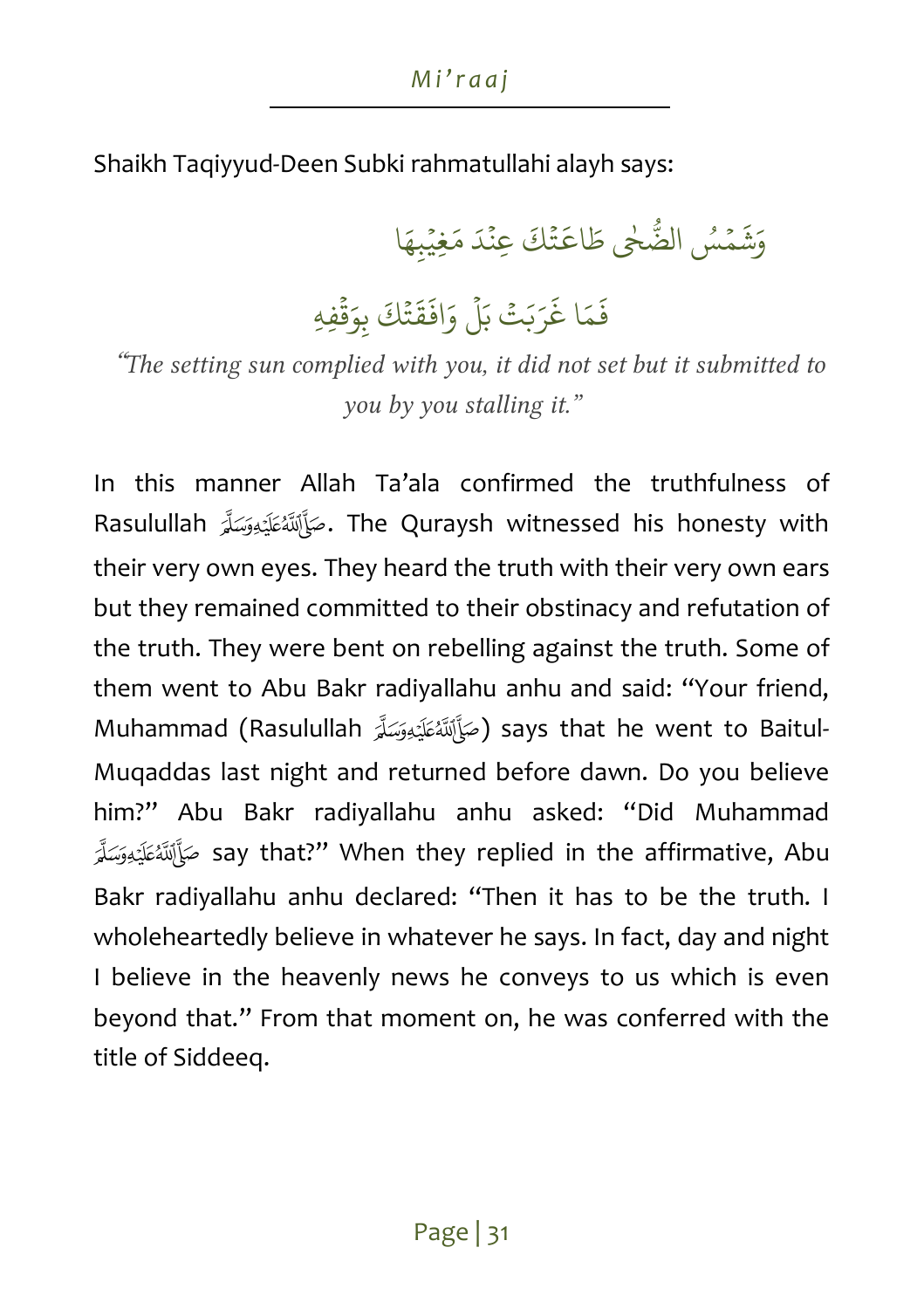# Meeting with the عَلَيْهِمِالسَّلَامُ Ambiyaa

# **THE 2 ND HEAVEN**

On the second heaven, Rasulullah met Hadhrat 'Isa alayhis salaam and Hadhrat Yahya alayhis salaam.

It appears in the Hadith:

ا  $\ddot{\cdot}$ ن َ ا َبُ ر ق <u>۠</u> َ اَقْرَبُ النَّاسِ بِعِيْسَى بْنِ مَرْيَمَ لَيْسَ ٝ<br>` ؙ<br>
<sup>ٔ</sup>  $\frac{1}{1}$ لَيْسَ بَيْنِيْ وَ بَيْنَهُ نَبِيٌّ ٝ<br>ٌ و ٝ<br>ٌ  $\ddot{\cdot}$ ن

"*From all the Ambiyaa, I am closest to 'Isa bin Maryam; there is no prophet between him and me."* 

Furthermore, towards the latter times, Hadhrat 'Isa alayhis salaam will descend from the skies to kill Dajjaal. Within Ummat-e-Muhammadiyyah he will implement the Shari'ah of Muhammad Rasulullah مَأَأَلَلَهُ عَلَيْهِ مَسَلَّةِ as a revivalist. On the day of Qiyaamah, Hadhrat 'Isa alayhis salaam will appear before Rasu lullah with the entire creation, from beginning to end, and he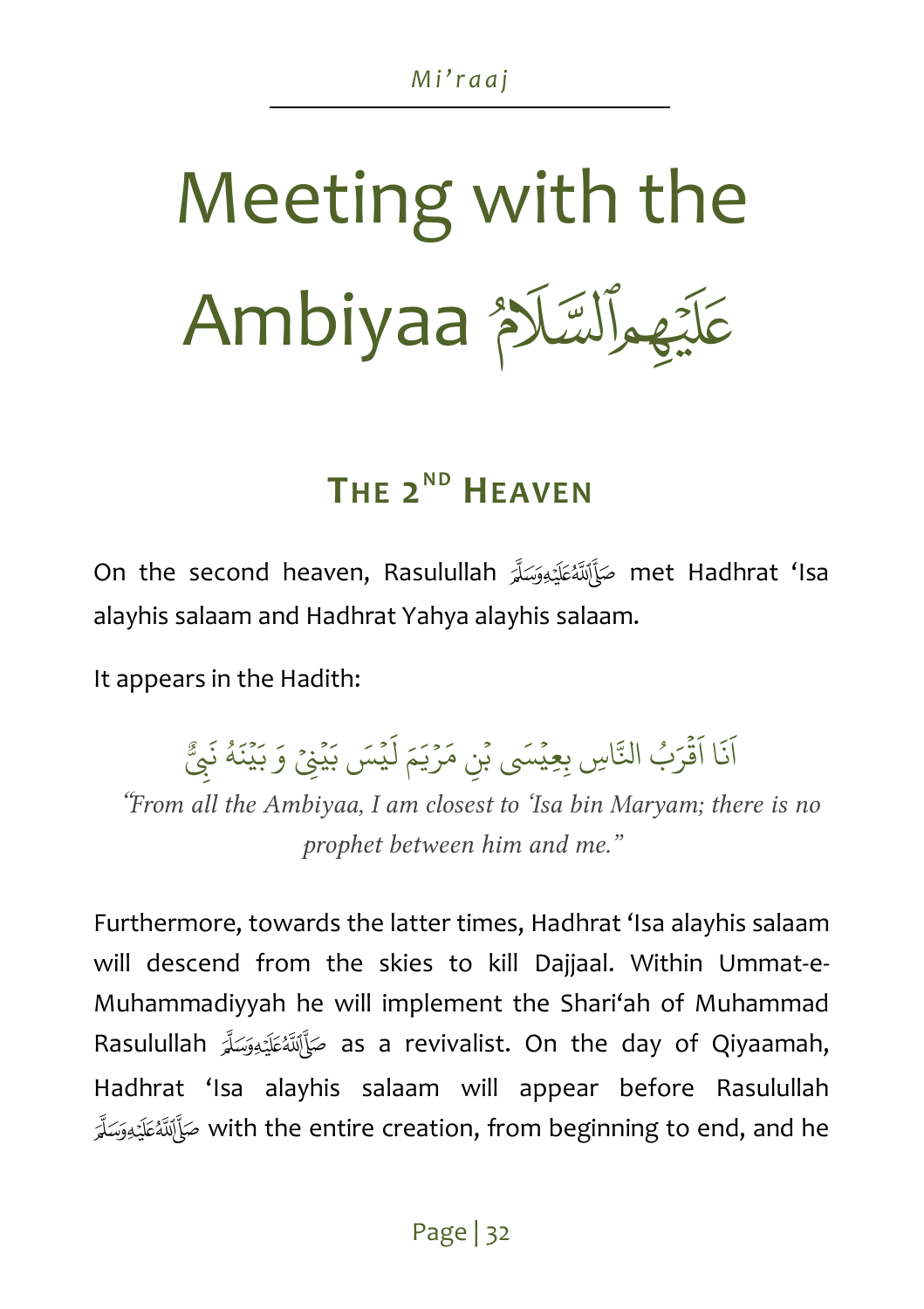will request Rasulullah to initiate the process of intercession before Allah Ta'ala. For this reason, Rasulullah was made to meet Hadhrat 'Isa alayhis salaam. Hadhrat Yahya alayhis salaam accompanying Hadhrat 'Isa alayhis salaam on this occasion was merely due to their close family relationship. They were maternal cousins. (Their mothers were sisters.) This meeting denoted the relentless harassment of the Jews. The Jews would leave no stone unturned in frustrating him and they would devise a range of plans to assassinate him. However, just as Allah Ta'ala protected Hadhrat 'Isa alayhis salaam from their wicked schemes, similarly Allah Ta'ala would protect Rasul ullah also from their evils.

# **THE 3 R D HEAVEN**

On the third heaven he met Hadhrat Yusuf alayhis salaam. This meeting implied that like Yusuf alayhis salaam, Ras ulullah will also suffer at the hands of his brothers but he will ultimately prevail over them and forgive them their wrongs. On the day of the conquest of Makkah, Rasulullah addressed the Quraysh in the same manner as Yusuf a layhis salaam addressed his brothers when he said: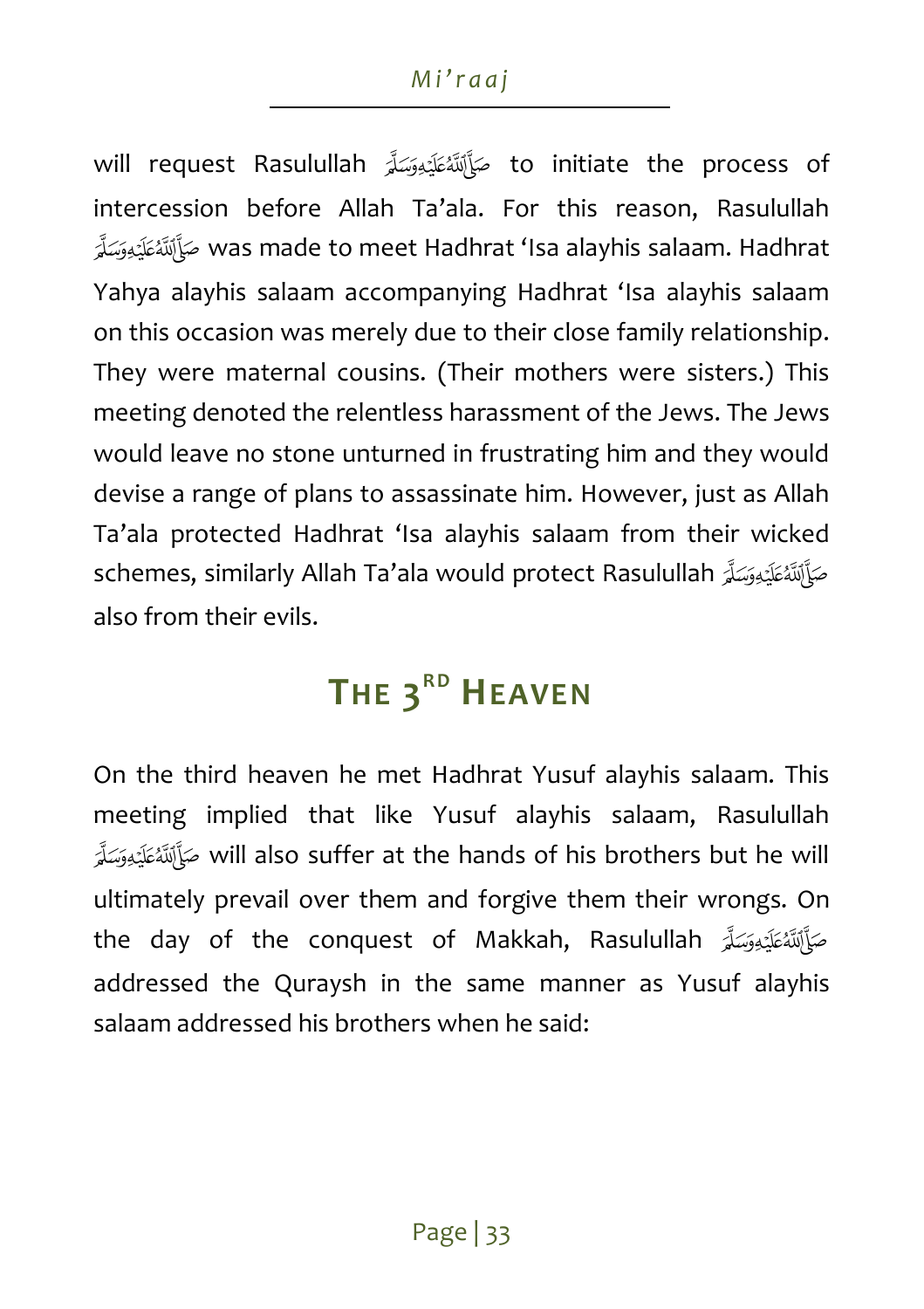ر<br>آ لَا تَثْرِيْبَ ُ<br>ا  $\ddot{\phantom{0}}$  $\ddot{\phantom{0}}$ تَثْرِيْبَ عَلَيْكُمُ و<br>پھ ر<br>آ  $\mu$ ً<br>م عَلَيْكُمُ الْيَوْمَ يَغْفِرُ اللّهُ لَكُمْ ہ<br>ہ ہ<br>آ ِّ بِ  $\ddot{\cdot}$ ֚֘֝ لَكُمْ وَهُوَ أَرْحَمُ و و  $\ddot{\phantom{0}}$ َ ا الرَّاحِيْنَ اِذْهَبُوْا **الله المسلمان المسلمان المسلمان المسلمان المسلمان المسلمان المسلمان المسلمان المسلمان المسلمان المسلمان المسل** ُ  $\frac{1}{2}$ اِذَهَبُوۡا فَاَنۡتُمُ **ٔ** و و<br>په **ٔ** ر<br>آ ا  $\ddot{\cdot}$ فَأَنۡتُمُ الظُّلَقَاءُ و<br>و ر<br>آ الطُّلَقَاءُ اَيْ اَيۡ اَلۡعُنَقَاءُ ُ و<br>ه ا<br>أ َ ا

"*Today there is no blame upon you. May Allah forgive you. He is the most affectionate of all the merciful. Go on! You are free."* 

Furthermore, when the Ummah of Rasulullah صَأَلِّلَهُ عَلَيْهِ وَسَلَّهَ Furthermore, when the Ummah of Rasulullah Jannah, they will all be as handsome as Hadhrat Yusuf alayhis salaam.

# $\mathbf{T}$ HE 4<sup>TH</sup> HEAVEN

Rasulullah's meeting with Hadhrat Idrees alayhis salaam signified that Rasulullah will dispatch letters of invitation to Islam to the rulers of the world because Hadhrat Idrees alayhis salaam was the pioneer of letter writing. Also, in regards to Hadhrat Idrees alayhis salaam, Allah Ta'ala declares: "And We raised him up to an elevated rank." Meeting him was an indication that Allah Ta'ala will bestow Rasulullah حَإَلَهَ هَائِدَهِ also with an elevated rank and majestic position. As a consequence, even the emperor of Rome was left awestruck when he received the letter of Rasulullah . As mentioned in Sahih Bukhaari, when Abu Sufyaan left the emperor's court, in amazement he remarked: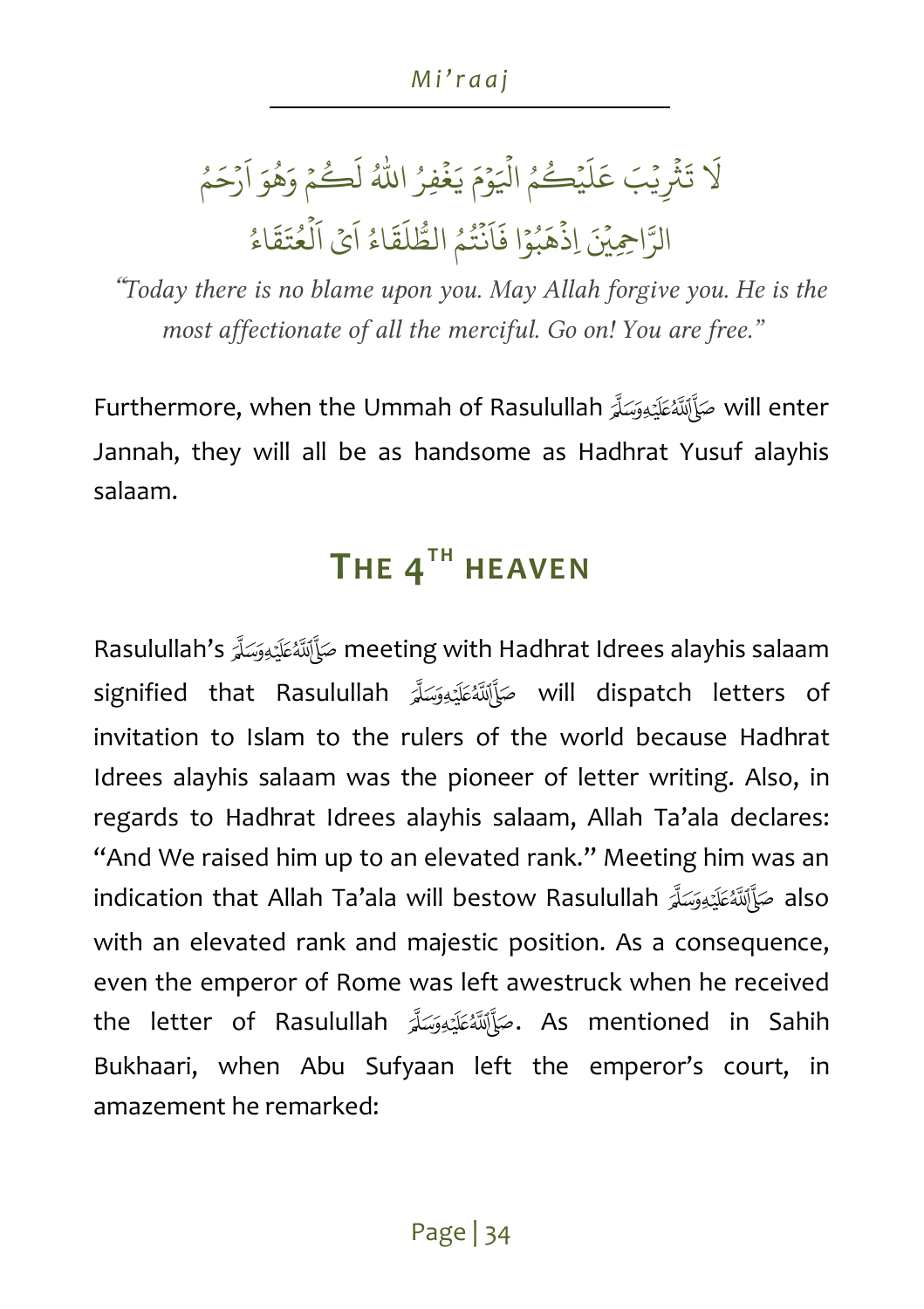ہ<br>ا دگر<br>د  $\frac{1}{2}$ ق  $\frac{1}{1}$ لقَدْ َ اَمِرَ اَمْرُ ُ <u>ٰ</u> َ امْرُ ابْنِ ابِي ْ م َ ابي  $\frac{1}{2}$ ة ្ត្ ش ب ٝ<br>ٌ ٍ<br>ج كَبْشَةَ حَتَّى يَخَافَ مَلِكُ بَنِي الْأَصَْفَرِ  $\ddot{\cdot}$ ل<br>أَصۡفَ اV

"*The affair of the son of Abu Kabshah has developed into something so enormous that even the king of the children of Asfar is alarmed by him."*

# **THE 5 TH HEAVEN**

His meeting with Hadhrat Haroon alayhis salaam was an indication that just as Saamiri and the calf-worshippers utterly defied Hadhrat Haroon alayhis salaam and they were subsequently executed due to this apostasy, in the same way, on the day of Badr, seventy Qurayshi leaders were slain and another seventy taken as prisoners. Also, some members of the 'Uraynah tribe were executed due to their apostasy.

# **THE 6 TH HEAVEN**

Rasulullah's meeting with Hadhrat Musa alayhis salaam implied that just as Hadhrat Musa alayhis salaam waged Jihaad against the Jabbaarin in Syria and Allah Ta'ala granted him victory over them, similarly, Rasulullah صَبَأَلَلَهُ عَلَيْهِ وَسَلَّةِ will enter the regions of Syria to wage Jihaad. Rasulullah went towards Syria for the expedition to Tabuk. There the leader of Dawmatul-Jundul begged Rasulullah صَأَلَتْهُ عَلَيْهِ for a truce on a promise of paying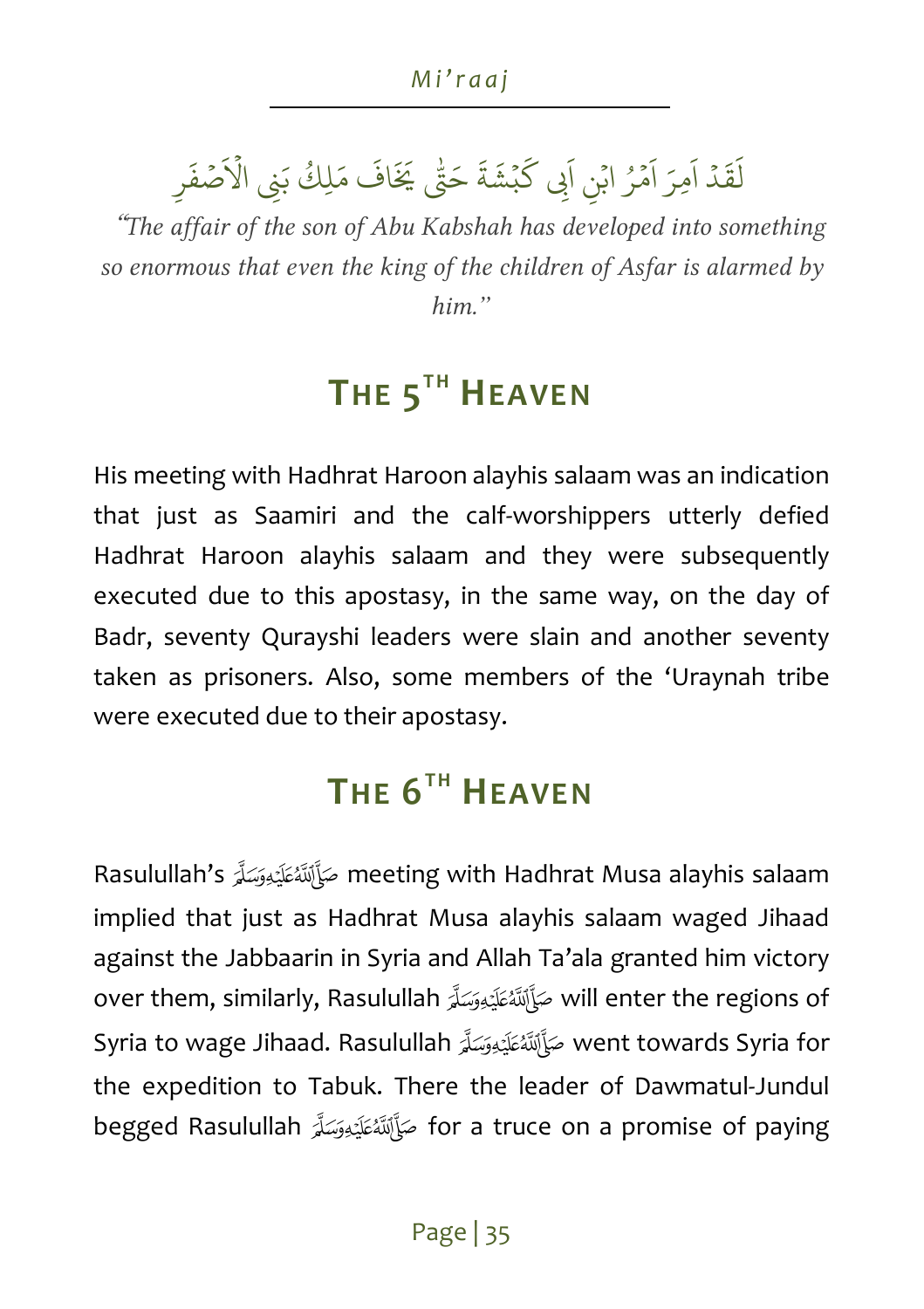Jizyah (security tax levied on non-Muslims living under Muslim rule). Rasulullah صَرَّابَتَنَّ عَلَيْهِ وَسَلَّرَ consented to the truce.

And just as Syria was conquered after Hadhrat Musa حَبَأَلَتْهُ عَلَيْهِ صَلَّا ِ And just as Syria was conquered after Hadhrat Musa the hands of his successor Hadhrat Yush'a alayhis salaam, similarly, after the demise of Rasulullah مَكَأَلِّلَهُ عَلَيْهِ وَسَلَّهُ similarly, after the demise of Rasulullah Muslims hands during the Khilaafat of Hadhrat 'Umar radiyallahu anhu.

# **THE 7 TH HEAVEN**

On the seventh heaven, Rasulullah met Hadhrat Ibraaheem alayhis salaam. He saw him sitting with his back leaning on the Baitul-M'amur. The Baitul-M'amur is actually a Masjid on the seventh heaven directly parallel to the K'abah. Seventy thousand angels make Tawaaf of this structure every day (and they do not ever get a second chance to do so). Since Ibraaheem alayhis salaam is the builder of the K'abah, he was honoured with this distinction. This final meeting indicated to Hajatul-Wadaa (the farewell Haj). It implied that R asulullah would perform Haj before his demise from this world. According to the interpreters of dreams, a vision of Hadhrat Ibraaheem alayhis salaam in one's dream is a glad tiding of an imminent Hajj.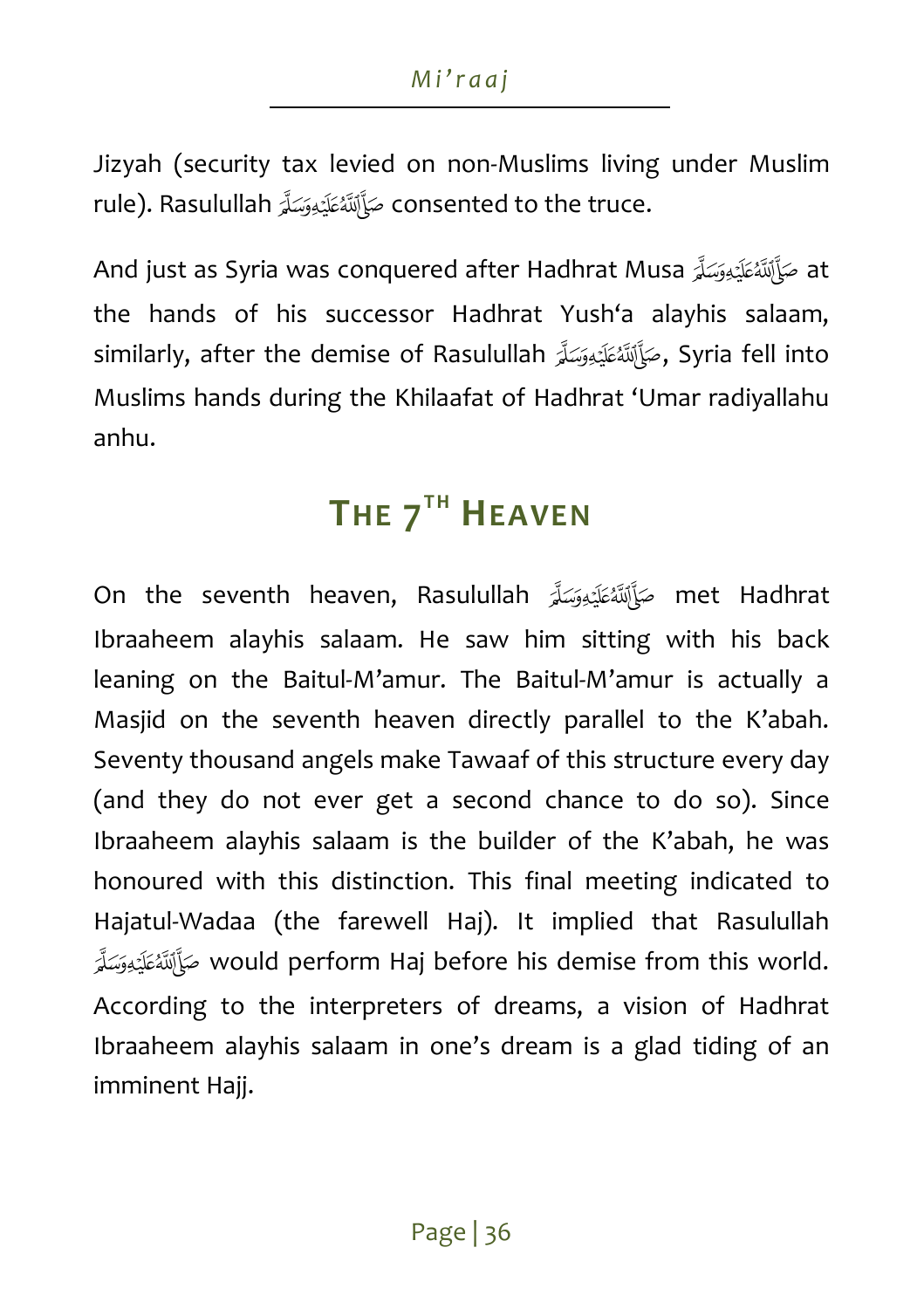# **MEETING WITH ALLAH TA'ALA**

Ibn Muneer says: "Up to this point, seven Me'raajs (ascensions) took place. The eighth ascension was up to Sidratul-Muntaha. This ascension was symbolic of the forthcoming conquest of Makkah that occurred in the eighth year of Hijrah. The ninth ascension took place from Sidratul-Muntaha to Sareeful-Aqlaam (the site of the moving of the pens). This ascension was a sign of the expedition of Tabuk that occurred in the ninth year of Hijrah. The tenth ascension was the ascension on the silken carriage towards the location of the utmost divine proximity to Allah Ta'ala where Rasulullah heard the words of Allah Ta'ala. Since Rasulullah acquired Baqaa (spiritual continuity) in this tenth ascension, this was an indication that in the tenth year of Hijrah Rasulullah صَأَلَتَهُ عَلَيْهِ وَسَلَّةِ Hijrah Rasulullah صَلَّة (reunion) with Allah Ta'ala. He would depart from this world to meet his Rafeequl A'laa (the greatest of companions)."

#### **MEETING WITH THE MALAAIKAH**

During his journey to the heavens, Rasulullah صَأَلِّلَهُ عَلَيْهِ وَسَلَّمَ During his journey to the heavens, Rasulullah divine angels engaged in various positions of worship. Some of them with their hands clasped together in the Qiyaam position. Some of them were in perpetual Ruk'u without raising their heads up. Some of them were in eternal Sajdah whilst others were in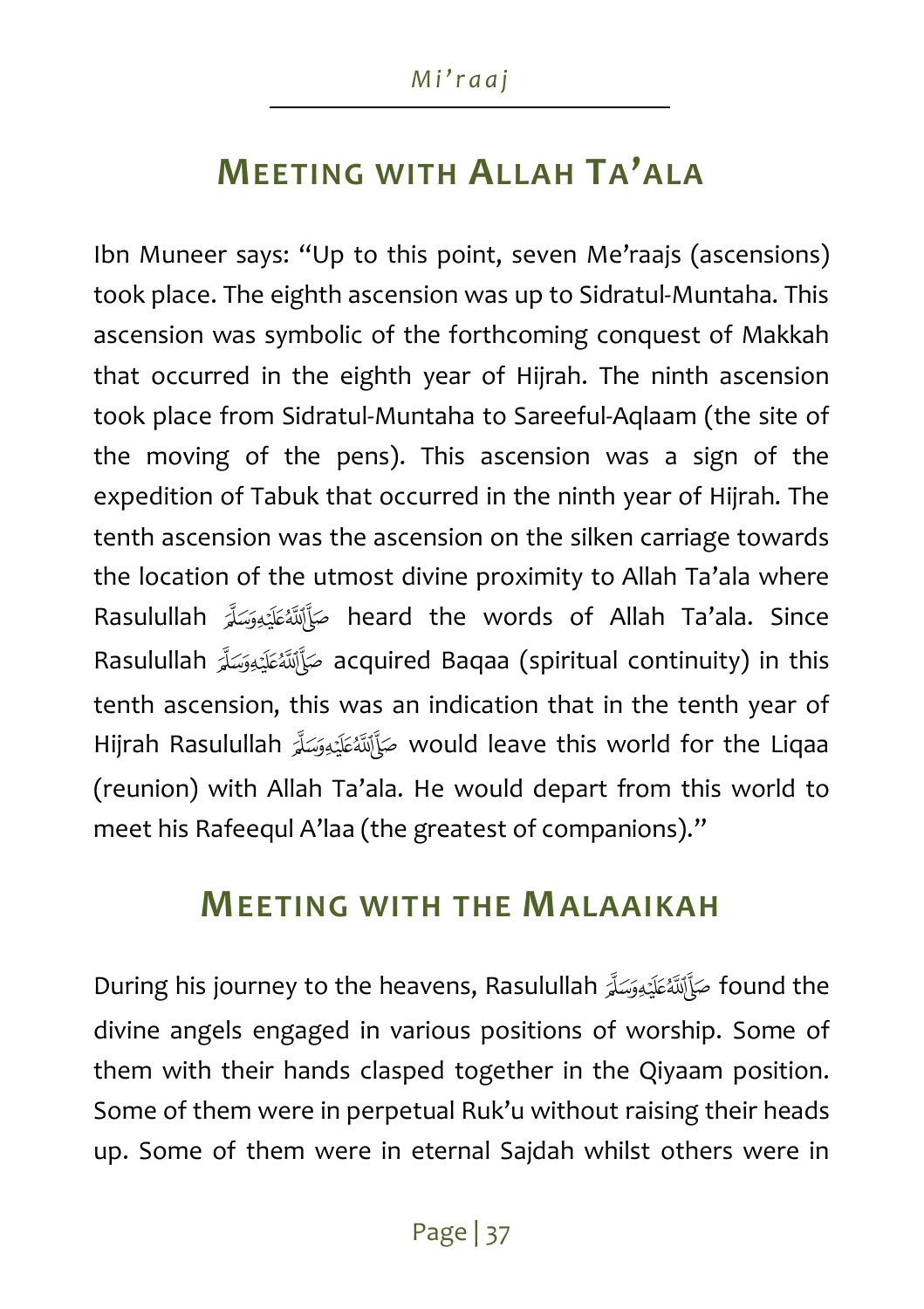perpetual Qu'ood position. Allah Ta'ala drew all these positions into one Rakaat for this Ummah so that the 'Ibaadah of this Ummah is a consolidation of all the various positions of Ibaadat of the angels. Furthermore, the Qur-aan Shareef reveals that everything sings the praise and glory of Allah Ta'ala. Allah Ta'ala says:

Í وَ اِن مِّن شَىءٍ اِلاَ يَسَبِّحُ -Ĩ ؙۭۺۜ**ۑؚٞڂۭڔؠۘڂڡٞ**ڸ؋ ْ بِحَمۡدِهٖ وَلَٰكِن ا<br>ا أ وَ لَكِن لَا تَفَقَّهُونَ ់ ف ت تَ*شَ*بِيحَ**هُ**مْ

"*And there is nothing but it glorifies Him (Allah Ta'ala) with His praise but you do not understand their glorification (Tasbeeh). [Surah Israa verse 44]* 

Every single thing in this universe is engaged in the Tasbeeh (glorification) of Allah Ta'ala. Not a moment passes without them being engaged in his Tasbeeh. Obviously, this Tasbeeh of the universe would not be all of the same nature. They differ in their methods of Tasbeeh. The Tasbeeh of the trees and plants is in the state of Qiyaam (standing posture). The Tasbeeh of the animals is in the state of Ruk'u and the Tasbeeh of the insects is in perpetual Sujood. Their heads are always bowed to the earth in submission. The Tasbeeh of stones and other inanimate objects is the position of Qu'ood. In our Salaah, Allah Ta'ala has assembled all the various types of Tasbeeh and Tahmeed.